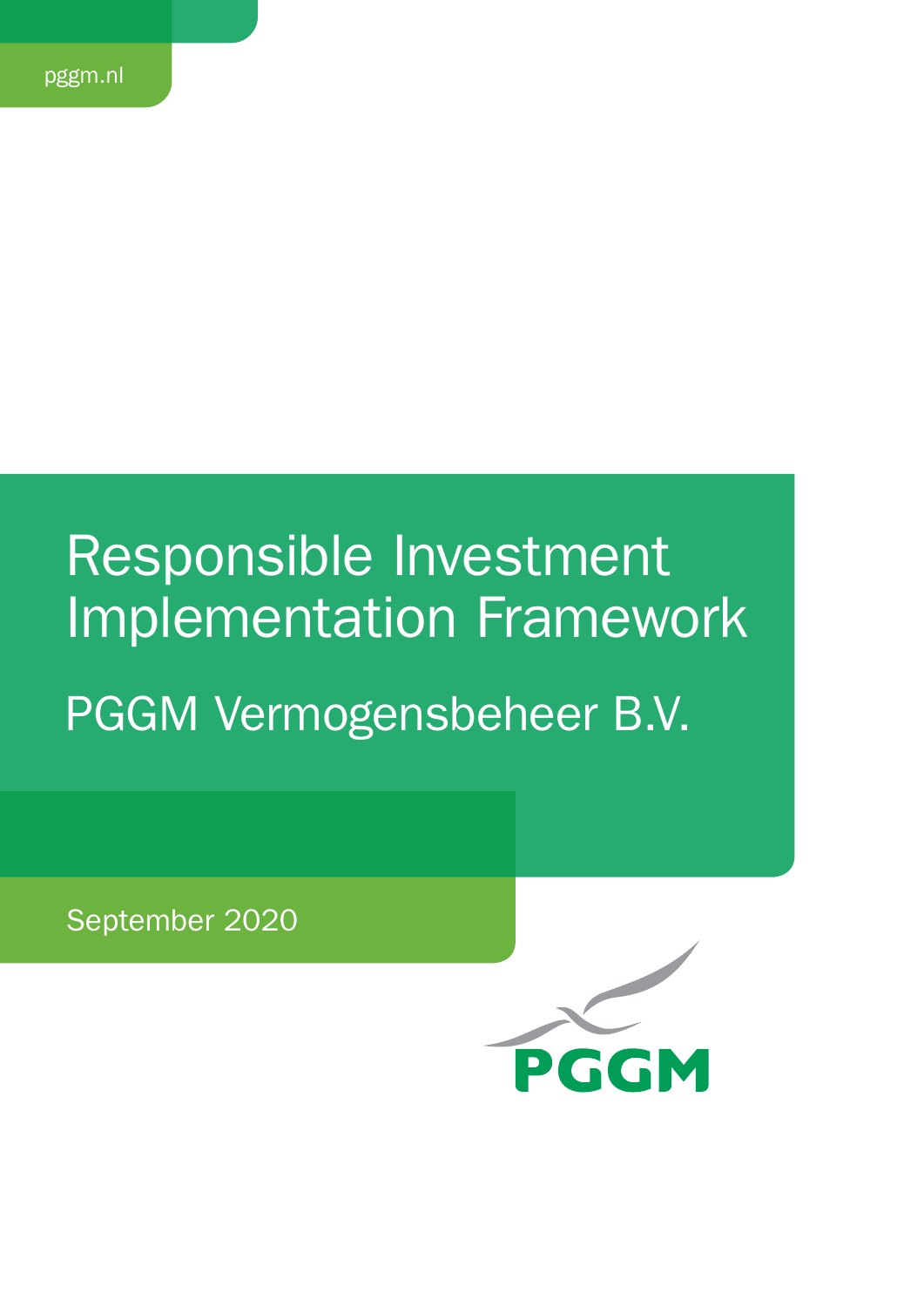# **Contents**

| Explanation of the Responsible Investment Implementation Framework                                         | 3  |
|------------------------------------------------------------------------------------------------------------|----|
| Implementation guideline on ESG Integration                                                                | 6  |
| Implementation guideline on Active Equity Ownership                                                        | 11 |
| Implementation guideline on Voting                                                                         | 13 |
| Implementation guideline on Engagement                                                                     | 25 |
| Implementation guideline on Shareholder Litigation                                                         | 19 |
| Implementation guideline on Exclusions                                                                     | 21 |
| Implementation guideline on Classification and Allocation to<br><b>Sustainable Development Invesmtents</b> | 24 |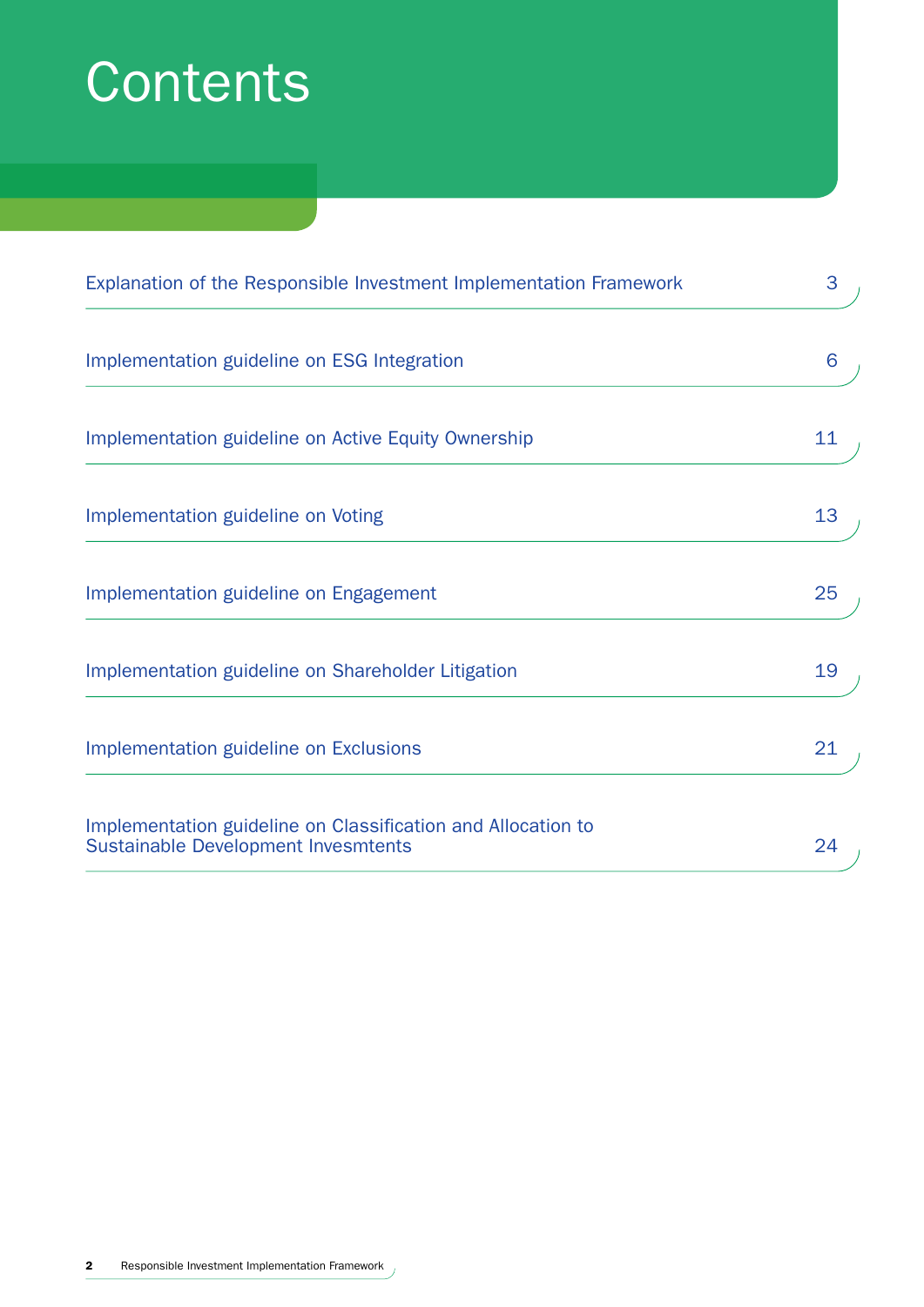# Explanation of the Responsible Investment Implementation Framework

# **Introduction**

This document describes the Responsible Investment Implementation Framework of PGGM Vermogensbeheer B.V. (PGGM Investments, hereinafter PGGM). The Responsible Investment Implementation Framework consists of a number of specific implementation guidelines. The framework and the underlying implementation guidelines are part of the policy framework for responsible investment (see figure 1) and are a more detailed elaboration of the PGGM Beliefs and Foundations for Responsible Investment.

# Implementation Framework and implementation guidelines

The Responsible Investment Implementation Framework consists of different, in some cases fund-specific implementation guidelines. These show how PGGM conducts activities in the field of responsible investment or implements responsible investment in specific asset classes in the PGGM mutual funds and under segregated mandates managed by PGGM for its clients.

The Responsible Investment Implementation Framework comprises the following implementation guidelines:

- **Implementation Guideline on Environmental, Social** and Governance (ESG) Integration
- **Implementation Guideline on Active Equity Ownership,** divided into:
	- **Implementation Guideline on Voting**
	- **Implementation Guideline on Engagement**
	- **ID** Implementation Guideline on Shareholder Litigation
- **Implementation Guideline on Exclusions**
- Implementation Guideline on Investing in Solutions for Sustainable Development



Figure 1: Policy Framework for Responsible Investment

#### PGGM Beliefs and Foundations

The PGGM Beliefs and Foundations lie at the heart of the policy framework for responsible investment (see Figure 1). Clients' policies occupy an important position in this framework. The Beliefs and Foundations have been drawn up in close consultation with our clients and reflect shared visions and aspirations. The Beliefs and Foundations have a guiding role for the PGGM Implementation Framework. Responsible Investment.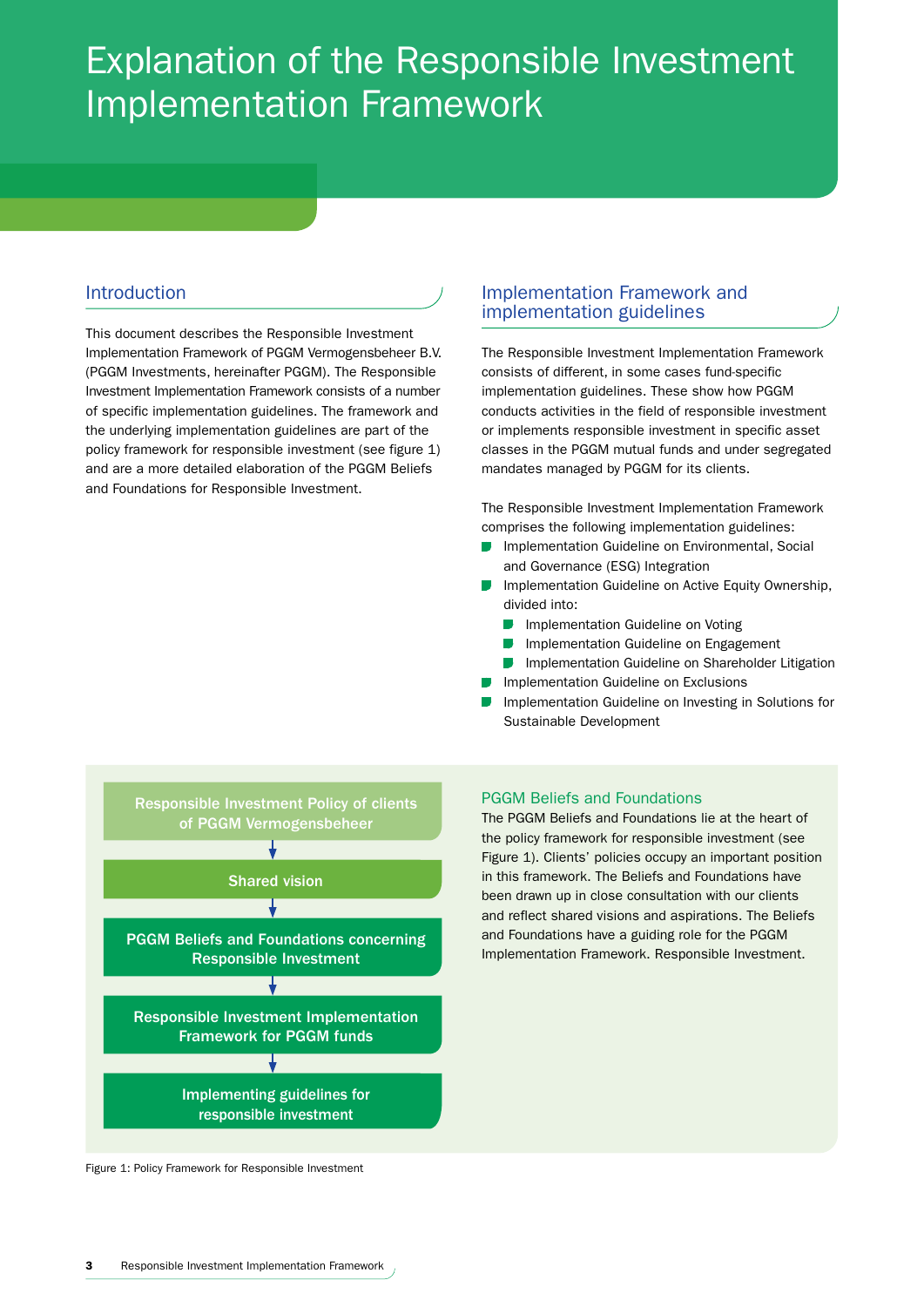# Application of implementation guidelines /

#### Application of the implementation guidelines in the PGGM funds

The various implementation guidelines apply to PGGM funds and where relevant, also to segregated mandates managed by PGGM for individual clients.<sup>1</sup> These can be supplemented by client-specific policy guidelines.

#### Reporting and accountability

PGGM reports quarterly and annually on the implementation of these guidelines. PGGM is committed to and reports on the United Nations-backed Principles for Responsible Investment. PGGM provides for the implementation of the Responsible Business Conduct Agreement on responsible investment by Dutch Pension Funds (IMVB covenant) for clients that have signed this agreement. PGGM reports to its clients on relevant developments on a quarterly basis. PGGM also has a publicly accessible website on which the Integrated Asset Management Annual Report is published, which includes independent assurance of this report. PGGM adheres to the principles of the Global Reporting Initiative (GRI) in compiling the annual report.

#### Updating and modification

The Implementation Framework and/or the underlying implementation guidelines are updated annually if developments give cause for this. PGGM initiates the update and informs clients and other stakeholders accordingly. Proposals on more substantive changes to the Implementation Framework or underlying implementation guidelines may be put forward by both PGGM and its clients. Extensive and radical changes, which for example could affect the PGGM funds' performance, must first be sub¬mitted to the Advisory Board Responsible Investment (ABRI) for an opinion. Such proposed changes must then be submitted to the clients for consultation, accompanied by the ABRI's opinion. Changes proposed by clients are first discussed in participants' meetings for the respective funds.

#### Roles and responsibilities

Various parties are involved in defining, implementing and if necessary modifying the Implementation Framework and underlying implementation guidelines. The roles and responsibilities of the respective bodies are as follows:

#### Investment Committee (IC)

The IC is a PGGM decision-making body which – among other things – takes decisions on the implementation aspects of responsible investment. On the basis of the Implementation Guideline on Exclusions, the IC determines the exclusion lists which are applicable to investments by PGGM. The IC also decides on other aspects which relate to the investments and result from the implementation of responsible investment.

#### Clients/Participants' meeting

PGGM's clients have their own responsible investment policy and can choose to draft their own exclusions list. In a participants' meeting the various clients participating in a particular PGGM fund have the opportunity to discuss or take joint decisions on fund-specific subjects. In the context of responsible investment, for example, they can advise to apply additional exclusion criteria to one or more funds or to add specific entities. In such cases, or if other subjects relating to responsible investment are under discussion, the Advisory Board Responsible Investment can be asked for an opinion (see below).

#### Advisory Board Responsible Investment (ABRI)

The ABRI is an advisory body on responsible investment established for PGGM and its clients. In advising PGGM the ABRI focuses on fulfilling the PGGM Beliefs and Foundations and the associated Implementation Framework to a high standard and in a manner consistent with the client base as a whole.

In the event of a fundamental change to this Implementation Framework or if PGGM reaches the limits of the framework when implementing responsible investment for its clients, PGGM will seek advice from the ABRI. On request, the ABRI also provides advice on policy and other matters for individual clients. The ABRI can also provide advice for discussions on responsible investment in a participants' meeting.

#### Responsible Investment (RI)

The RI department is responsible for the continuous development of the Implementation Framework comprising the various implementation guidelines. To that end RI consults clients, the ABRI and relevant internal bodies. RI has an independent advisory function for clients in relation to their responsible investment policies and their implementation. In that regard RI also supports PGGM and its clients in the critical evaluation of their own behaviour within the financial chain. In addition, RI supports the investment and other departments by providing advice and expertise for the implementation of responsible investment activities, for example if such activities form part of the investment process by means of ESG integration. RI is itself responsible for implementing various responsible investment activities, such as

<sup>1</sup> Please see our website (compliance) for more information per fund, including all relevant Sustainable Finance Disclosure Regulation (SFDR) information.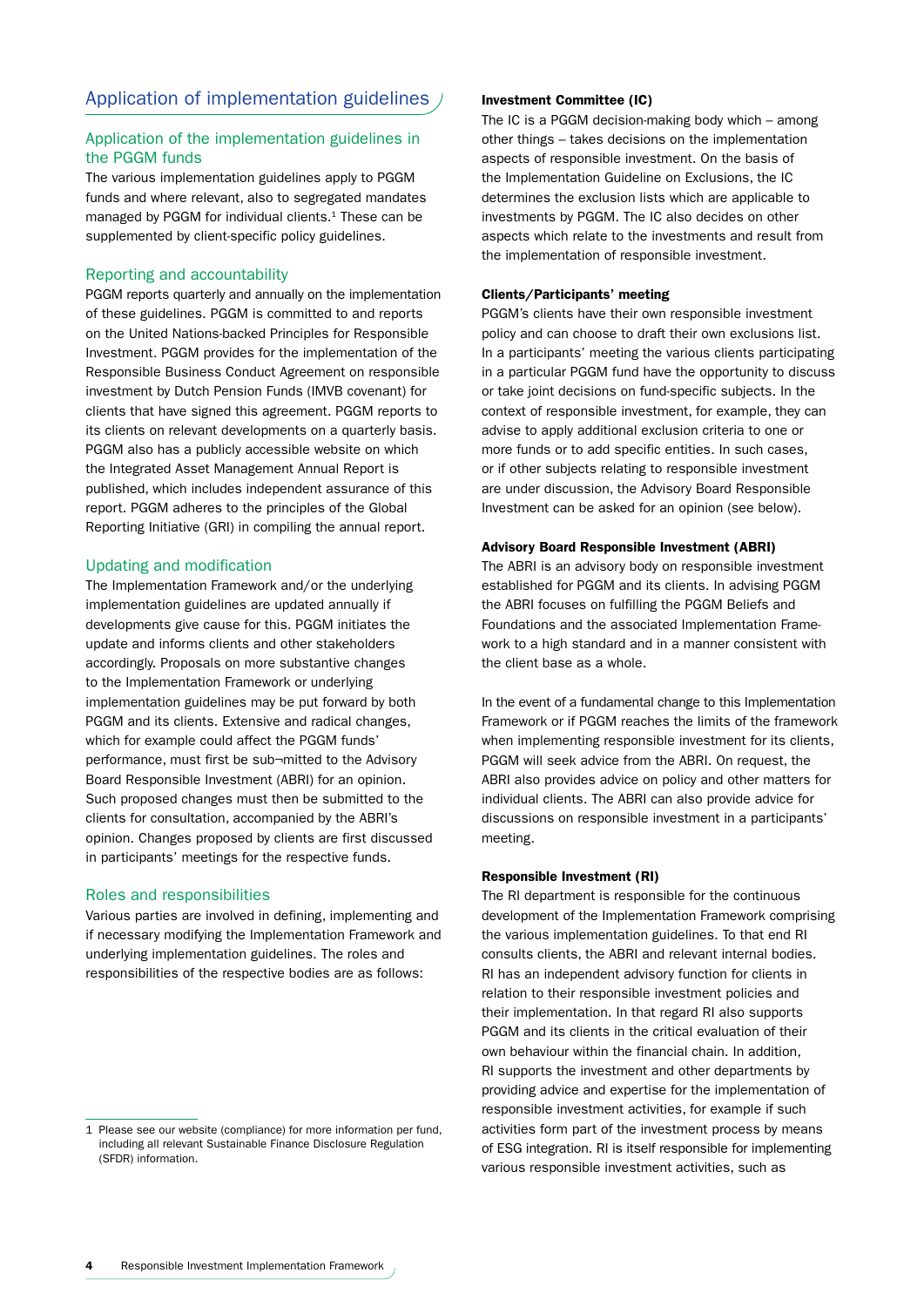exclusions, voting, engagement and shareholder litigation. Finally, RI actively contributes to PGGM's innovation and thought leadership on responsible investment and provides quarterly and annual reports on responsible investment activities for clients and other stakeholders.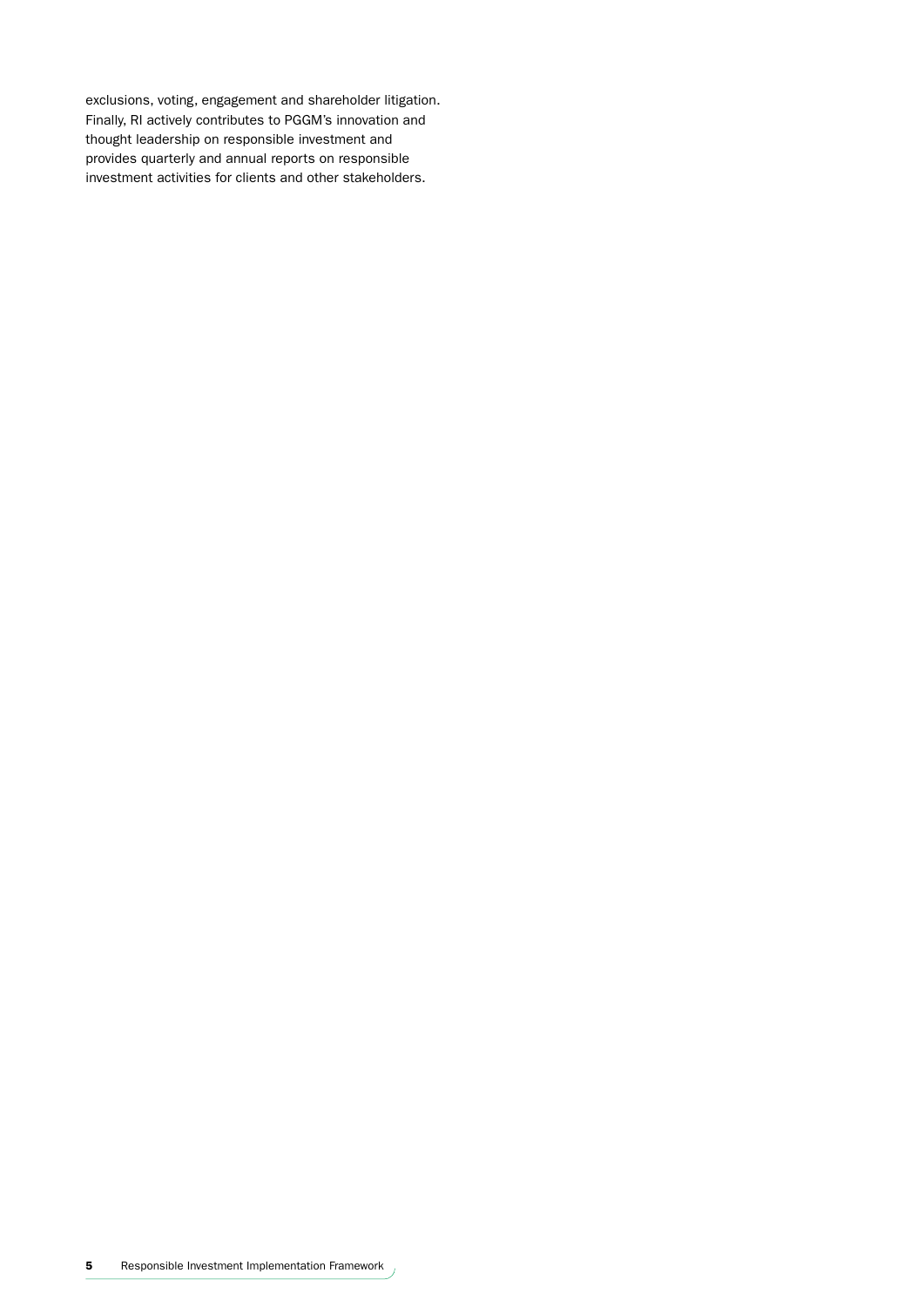# Implementation guideline on Environmental, Social and Governance (ESG) Integration

*This implementation guideline describes how PGGM Vermogensbeheer B.V. (PGGM Investments, hereinafter PGGM) integrates environmental, social and corporate governance (ESG) factors in its investment processes (also known as ESG integration). The implementation guidelines also applies to segregated mandates managed by PGGM for individual clients. The implementation guidelines are a more detailed elaboration of our clients Responsible Investment policy and also form part of the PGGM Responsible Investment Implementation Framework.*

*Pursuant to the policy for 2020, ESG integration has been assigned to line management. This means that, as far as possible, the investment teams bear the responsibility for the implementation of ESG in the relevant investment portfolio. The assignment of ESG integration to the line management does not alter the fact that PGGM provides for consistency in the implementation, taking account of the possibilities that the investment categories offer, given the investment method and the nature of the investments. The investment teams are supported by the RI team, which has specialised knowledge of the implementation of ESG, data systems and best practices. In addition to this advisory role, RI plays a role in assisting the investment teams with setting ambitious targets and monitoring their implementation in practice. The assignment of ESG integration to the line management means that it consistent management of clients' objectives deserves attention*

# **Definition**

Taking into account the effect of ESG factors on the investment risk and return is a process we call ESG integration. Specifically, PGGM defines this as the structural and systematic incorporation of material ESG factors in existing investment processes. Material ESG factors are those which have a significant impact on the underlying investment, for example by reducing risk, improving revenues or saving costs.

PGGM assesses ESG factors, such as climate change or good corporate governance, primarily because these form part of the pursuit of good risk management. This is because ESG factors influence the investment returns of our clients in the longer term. Increasingly, statutory requirements are also being imposed for screening of these factors as part of risk management, because these factors will ultimately impact on the investment returns of our clients. In addition, PGGM sees this as an opportunity to realise improved performance, either by reducing investment risks or by increasing (the expected) returns.

Because PGGM realises the ESG integration via line management, it must monitor the consistent implementation of ESG integration. In order to ensure this, PGGM has set up an accounting and reporting structure in which PGGM RI provides advice under the responsibility of the CIOs.

# Implementation

In order to assess which ESG factors are material for a specific investment, PGGM establishes processes which operate as part of investment decisions. The approach differs in each investment category. This difference is due to the degree of influence which PGGM can exert on the investment process, for example whether management is external or internal. In addition it makes a difference whether passive or active investment strategies are involved. The effect that ESG factors have on the investment category, such as risk reduction versus improved returns, also plays a role

#### Scope of integration

The scope of this implementation guideline is ESG integration throughout the entire PGGM portfolio. The guiding principle for ESG integration is the investment policy of clients. The statutory obligations also apply. Across its entire portfolio PGGM uses the Materiality Map of the Sustainable Accounting Standards Board (SASB) as the framework to identify material ESG issues per sector.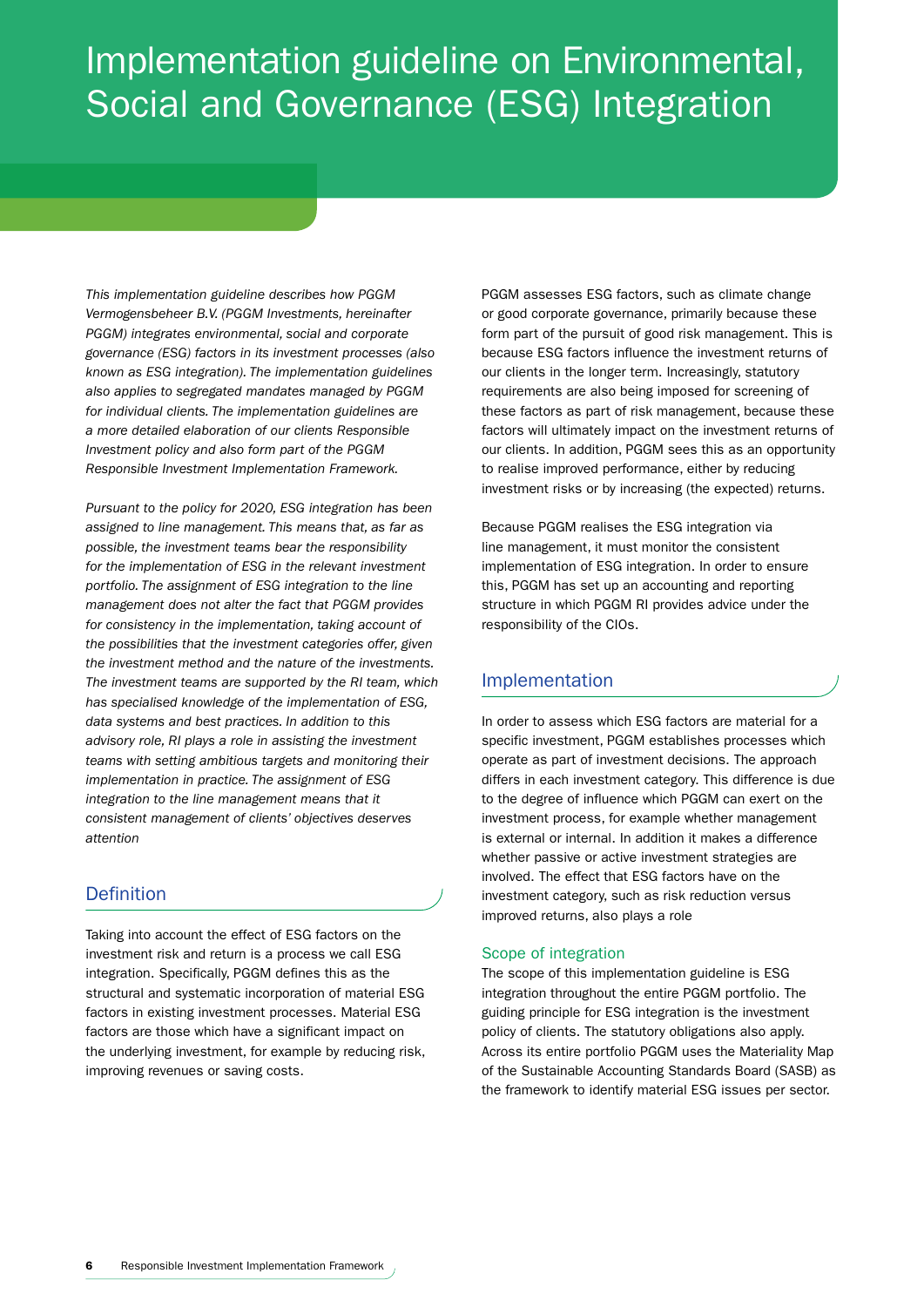The classification is based on the industry/sector in which the investment is located. The conversion of this into screening depends on the type of investment (e.g. shares, bonds or other instruments). Based on the classification, the investment teams can determine the most relevant factors within the ESG spectrum that require attention and/or monitoring for the investment in question.

PGGM also determines the most appropriate method for monitoring of ESG factors for each investment type. The data sources that the investment teams and the RI team use for this vary, depending on the most relevant factors. PGGM conducts research into the (predictive) value of the factors used for the financial performance. Together with the investment teams, RI also determines for each investment team the core elements in the field of integration and how we can realise these objectives.

The investment teams are expected - insofar as relevant - to set out their medium-term integration targets in a document. This document is the 'implementation guideline' per asset class, in which each investment team shows how integration will be achieved in practice, as well as PGGM's expectations with regard to the entities invested in.. These implementation guidelines also form an important instrument to secure the implementation of ESG integration by internal and external managers in the way required by PGGM. At present the following further implementation guidelines are available (in English) via the PGGM website<sup>2</sup>:

- **Responsible Investment in Credit Risk Sharing** guideline
- Responsible Investment in Emerging Markets Credits guideline
- Responsible Investment in External Management guideline
- Responsible Investment in Infrastructure guideline
- Responsible Investment in Investment Grade Credits guideline
- Responsible Investment in Listed Real Estate (LRE) guideline
- Responsible Investment in Long-term Equity Strategy (LTES) guideline
- Responsible Investment in Private Equity guideline
- Responsible Investment in Private Real Estate guideline
- Responsible Investment in Rates guideline
- Responsible Investment in Systematic Equity Strategies guideline

PGGM ensures that the above guidelines are up to date by annually testing whether the relevant guidelines need revising on the basis of changes in laws and regulations, developments within the investment class and changes in policy.

In order to be able to perform the ESG integration work for the teams, a person responsible for the ESG integration from RI has been assigned to each investment team. These individuals work with the assigned investment teams to develop ESG integration. The RI persons handling ESG integration within the teams meet regularly to discuss the status of ESG integration as well as consistency of implementation by different teams.

#### Private markets consideration mechanism

The deal team process applies for the performance of ESG integration of investments in private markets. In the deal team process, the investment proposals are tested in terms of the client objectives. These are considered in the Main Investment Committee (IC) of PGGM.

RI plays no role in the deal team process itself, but does advise the investment teams on ESG aspects to be addressed. In the formal process, ESG due diligence takes place in the investment proposal phase. These due diligence inquiries are conducted by the Risk Analysis department on the basis of the SASB<sup>3</sup> method and (sectoral) data from MSCI. On the basis of this score, Risk Analysis sets an ESG risk level. If substantial ESG risks are observed on the basis of this screening, Risk Analysis can call on the knowledge of the RI department in order to conduct a further analysis<sup>4</sup>. The investment team provides the RI team with the documents concerning the investment proposal for that purpose. This leads to a separate and independent RI opinion<sup>5</sup>, or to inclusion of the RI opinion in the analysis of Risk.

- 4 Where appropriate, RI will initiate this itself.
- 5 Examples of this include separate advisory documents. Recent examples are available at the RI department.

<sup>3</sup> SASB: Sustainability Accounting Standards Board – this is a framework for assessing financial material ESG risks.

<sup>2</sup> Transparency: Reports and policy documents | PGGM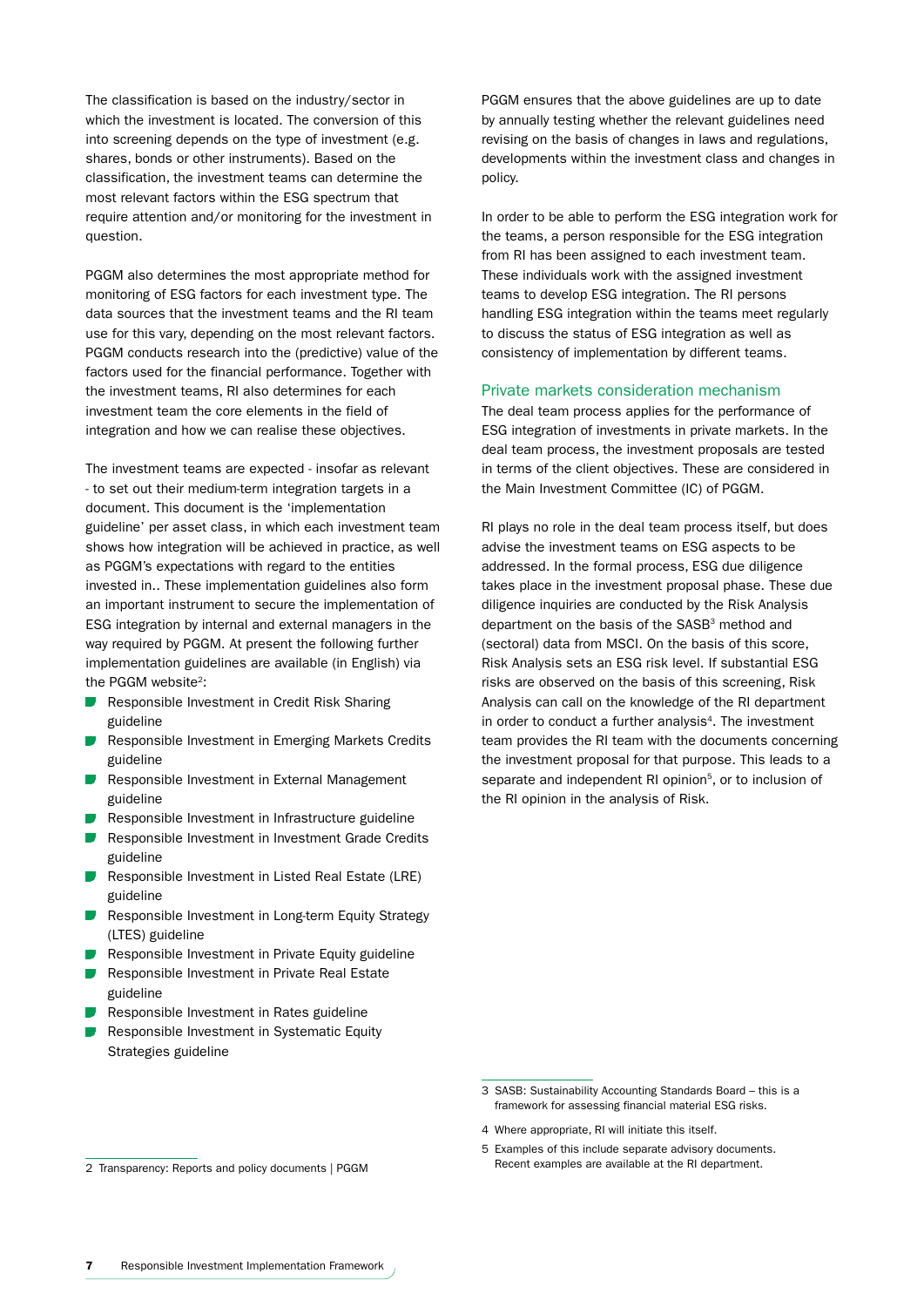This opinion is based on RI's knowledge of the ESG and reputation risks of investment propositions and is assessed in terms of the current policy of PFZW. RI considers here whether the policy is realised in a consistent manner and whether the weighting of ESG factors in the investment proposal is adequate. RI will also make proposals concerning the due diligence to be conducted and the points for attention in the management phase of the proposed investment. This is made available to the IC. A decision is then taken on the investment proposal, as instructed by the IC, in which RI is represented (and has voting rights, to secure the challenge function and consistency), after which, depending on the scale of the investment, the proposal is sent on to the executive committee Investments (Bci) of our main client PFZW. RI makes its own analysis of every relevant proposal for the IC, where review against client policies is the basis for evaluation.

In the management phase of the portfolio, ESG integration consists of monitoring the ESG aspects of the investment. The investment team is responsible for this. RI supports ,by conducting talks with general partners on the ESG policy to be pursued and by facilitation and development of monitoring standards<sup>6</sup>. Together with RI, the investment teams establish targets and RI tests these in terms of effectiveness, completeness and consistency.. In its quarterly reports to clients, RI reports on progress regarding ESG integration and the material ESG subjects.

6 For example, by agreement with the investment teams, RI plays a role in Advisory Boards (e.g. with GRESB Infrastructure).



Figure 2: Diagram of ESG integration in Private Markets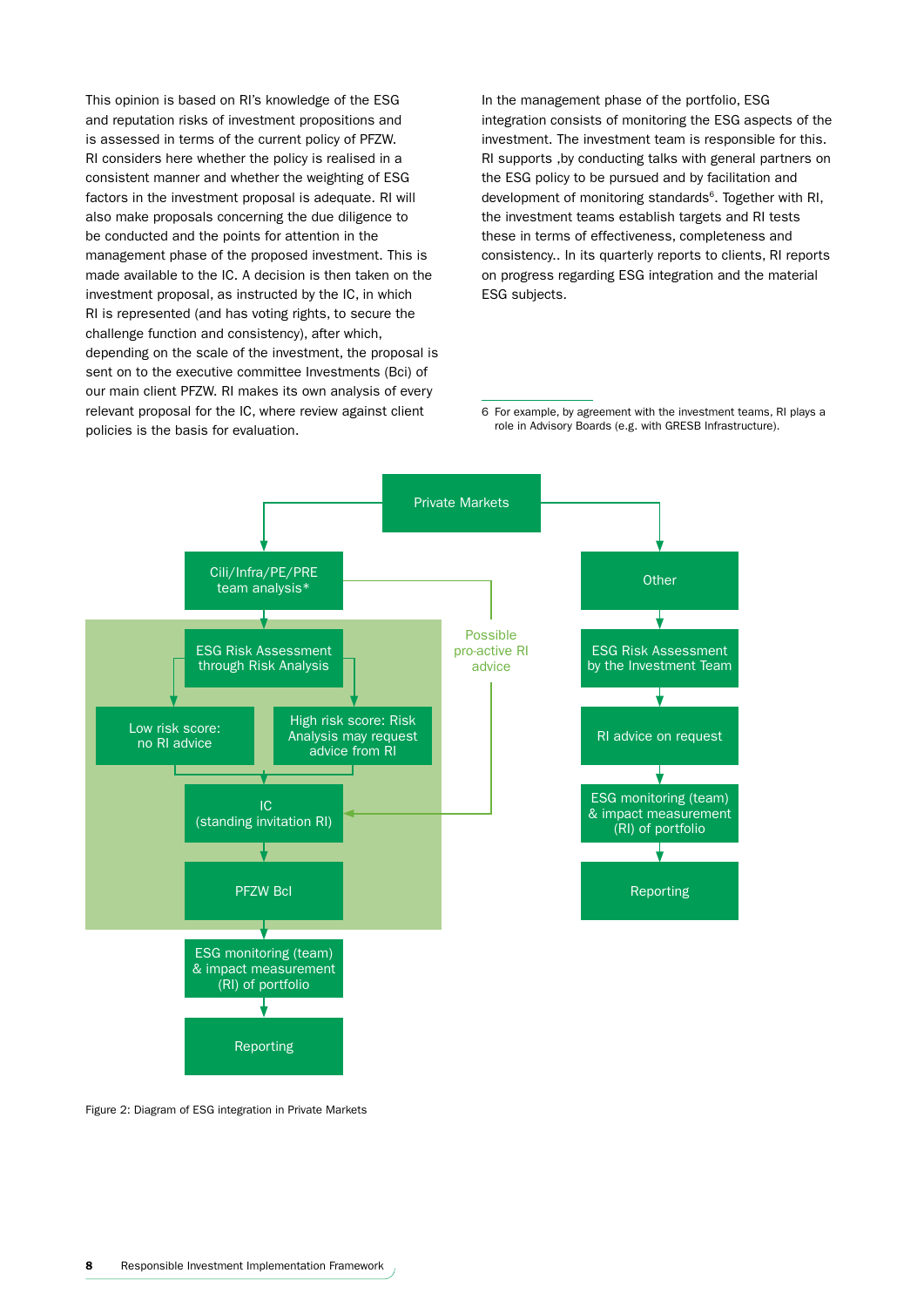#### Public markets consideration mechanism

The process followed for public markets depends on the investment method. For active investment mandates, the investment teams themselves give an opinion on how the ESG integration takes place. RI advises regarding requirements set by policy and the use of relevant data sources and metrics. RI also helps to identify and determine the ESG factors relevant for the team, using the SASB methodology as a basis. RI assists in the conduct of dialogue withrelevant companies, if assistance is requested by the investment team. On behalf of the investement teams, RI will also conduct research and support ESG matters within relevant alliances. In this case too, the ambitions in the field of ESG are established with the investment teams. As with private market investments, this results in a guideline. I

ESG integration takes place in a different way for the passively realised mandates. ESG integration is basedon a screening of investments for material ESG risks. The subjects requiring special attention are determined, particularly in the thematic fields and in relation to governance. RI deploys instruments for these subjects, in order to address issues within the portfolio. The considerations recorded in the different implementation guidelines apply here.



Figure 3: Diagram of ESG integration in Private Markets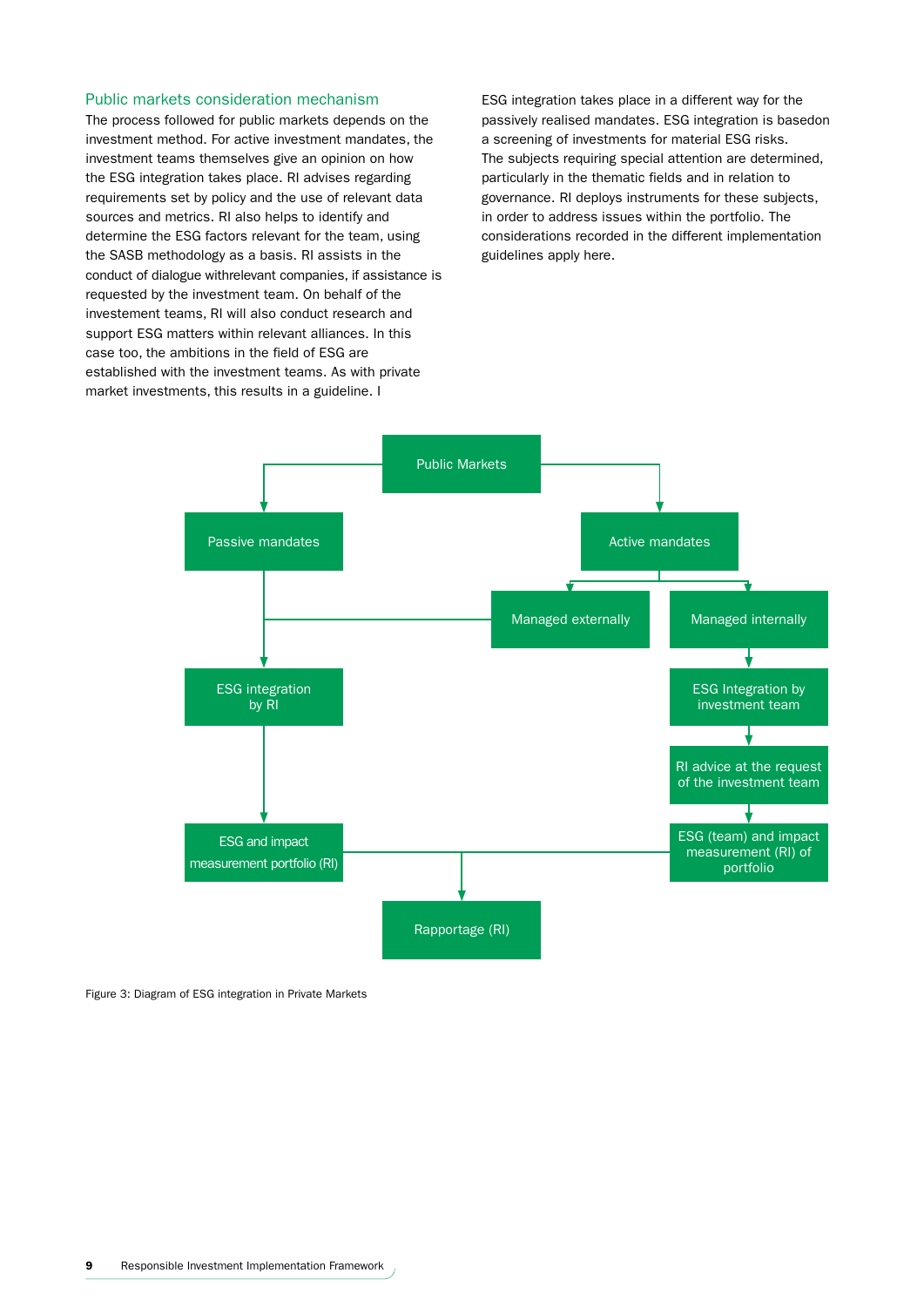# Monitoring, Accounting and Reporting

PGGM reports on the activities in the field of ESG integration on a quarterly and annual basis, taking account of the applicable statutory requirements<sup>7</sup>. RI records the progress of the investment teams in the quarterly reports. The investment teams provide for reports in the field of ESG materiality themselves.

PGGM also has a publicly accessible website on which the integrated responsible investment annual report is published every year.

#### Governance of ESG integration and steering instruments

Clients have a number of instruments available for steering ESG integration. They concern steering in the field of inputs, such as the people and financial resources made available for ESG by the teams, and outputs, such as reports to be provided, the intensity of team dialogues with companies and lower limits for ESG factors. Mandating is the customary way to apply this steering. Where the objectives of clients are not teamspecific, they must make a choice of whether to realise the allocation of the aggregated objectives to the different teams themselves or via the operator. The RI team creates and reports to clients about the progress, and attention is given to any gaps between the objectives and the realization. The CIO Private markets and the CIO public markets hold final responsibility for ESG integration within the investment teams. By agreement with the heads of the investment departments, they decide on the resources necessary to give shape to ESG integration within the teams. The co-CIOs also jointly steer the resourcing of the integration support from the RI team. In addition, they determine the required level of ambition of the different teams in the field of ESG, with the advice of the RI. In this way, the CIOs have oversight regarding the people and resources deployed for ESG integration in the investment portfolio. For clients, the CIOs are therefore the main contact regarding the implementation of ESG integration.

PGGM also realises the coordination of ESG integration by means of the following elements:

- Testing of the position of ESG in the investment mandate by means of Investment Process Reviews (IPRs);
- Discussion of (the consistency of) ESG integration at the level of individual propositions in the IC;
- Regular substantive talks with clients on responsible  $\sim 10$ investment in general and ESG integration in particular;
- $\sim$ Consultation between CIOs t regarding resources;
- Quarterly progress reports by RI.

<sup>7</sup> Note: PGGM maintains an overview of current codes and covenants for this purpose (separate document).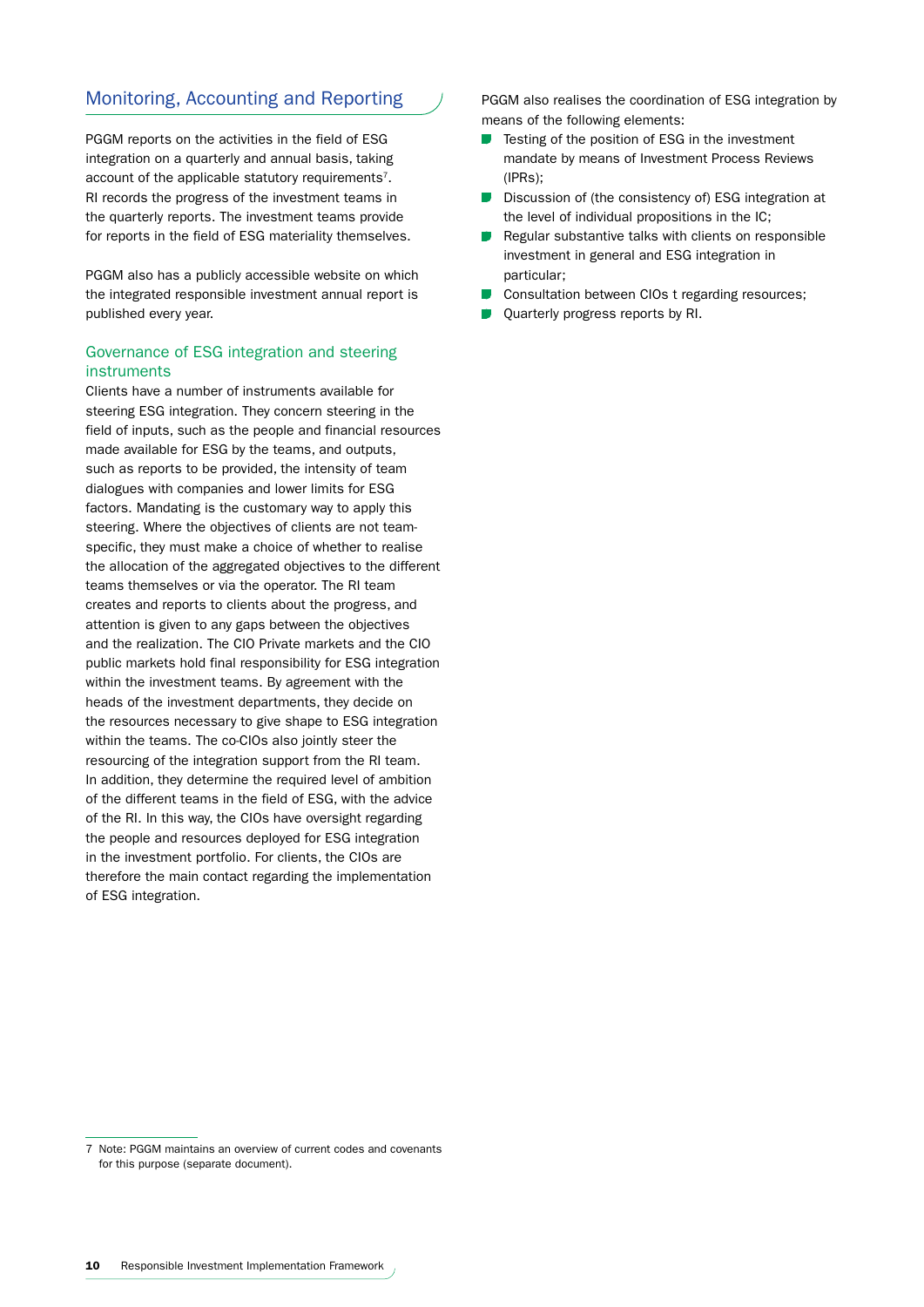# Implementation guideline on Active Equity Ownership

# Implementation guideline on Active Equity Ownership

*This implementation guideline describes how PGGM Vermogensbeheer B.V. (PGGM) realises active equity ownership for the investments . This implementation guideline forms part of the PGGM Responsible Investment Implementation Framework. This Implementation Framework shows how the different activities in the field of responsible investment are conducted for the PGGM funds. Where relevant, the Implementation Framework and the implementation guidelines also apply to segregated mandates managed by PGGM for individual clients. The Implementation Framework and the implementation guidelines form a further elaboration of the PGGM Beliefs and Foundations relating to responsible investment.*

# Definition

PGGM is a universal investor which invests in a crosssection of globally available investments. The risk and return of the investments are highly dependent on efficient markets, economies, sectors and companies. Efficient markets are therefore immensely important to PGGM and its clients.

PGGM sees shareholders as co-owners of the listed companies in which they invest. Such ownership entails rights and responsibilities. Through its active equity ownership activities, such as voting, engagement and litigation, PGGM fulfils the rights and responsibilities associated with listed equity ownership.

Good corporate governance is necessary in order to exercise our rights and responsibilities. We define good corporate governance as an appropriate and coherent system of checks and balances in the relationships between the executive board, the supervisory board and shareholders with a set of standards governing conduct, the exercise of powers and the associated accountability.

# **Objective**

PGGM actively uses its influence as a shareholder to achieve improvements in the ESG field, thereby contributing to the quality, sustainability and continuity of companies and markets. PGGM does so in the belief that this ultimately contributes to a better social and/or financial return on investments for our clients. Equity ownership is not without obligations, since institutional investors worldwide increasingly have to meet minimum requirements. For PGGM and its clients, these minimum requirements are set out in the applicable Dutch laws and regulations and in the Dutch Corporate Governance Code.

# Implementation

For the implementation of active equity ownership, PGGM adheres to the standards and principles of various organisations, such as:

- the active equity ownership principle set out in the Principles for Responsible Investment (PRI)
- the Dutch Stewardship Code
- the principles of the United Nations Global Compact
- the Guidelines for Multinational Enterprises of the Organisation for Economic Co-operation and Development (OECD).

Good corporate governance enables us to promote social and environmental objectives as an active shareholder in the companies in which we invest on behalf of our clients. PGGM therefore works to advance corporate governance standards in the developed and emerging markets in which it invests. We assume our responsibility particularly in our home market of the Netherlands.

In this context PGGM endorses the internationally recognised and accepted basic principles for good corporate governance. PGGM applies, inter alia, the OECD's six basic principles of corporate governance (2004) and the 'Statement on Global Corporate Governance Principles: Revised' of the International Corporate Governance Network (ICGN, 2009) and incorporates these in its activities.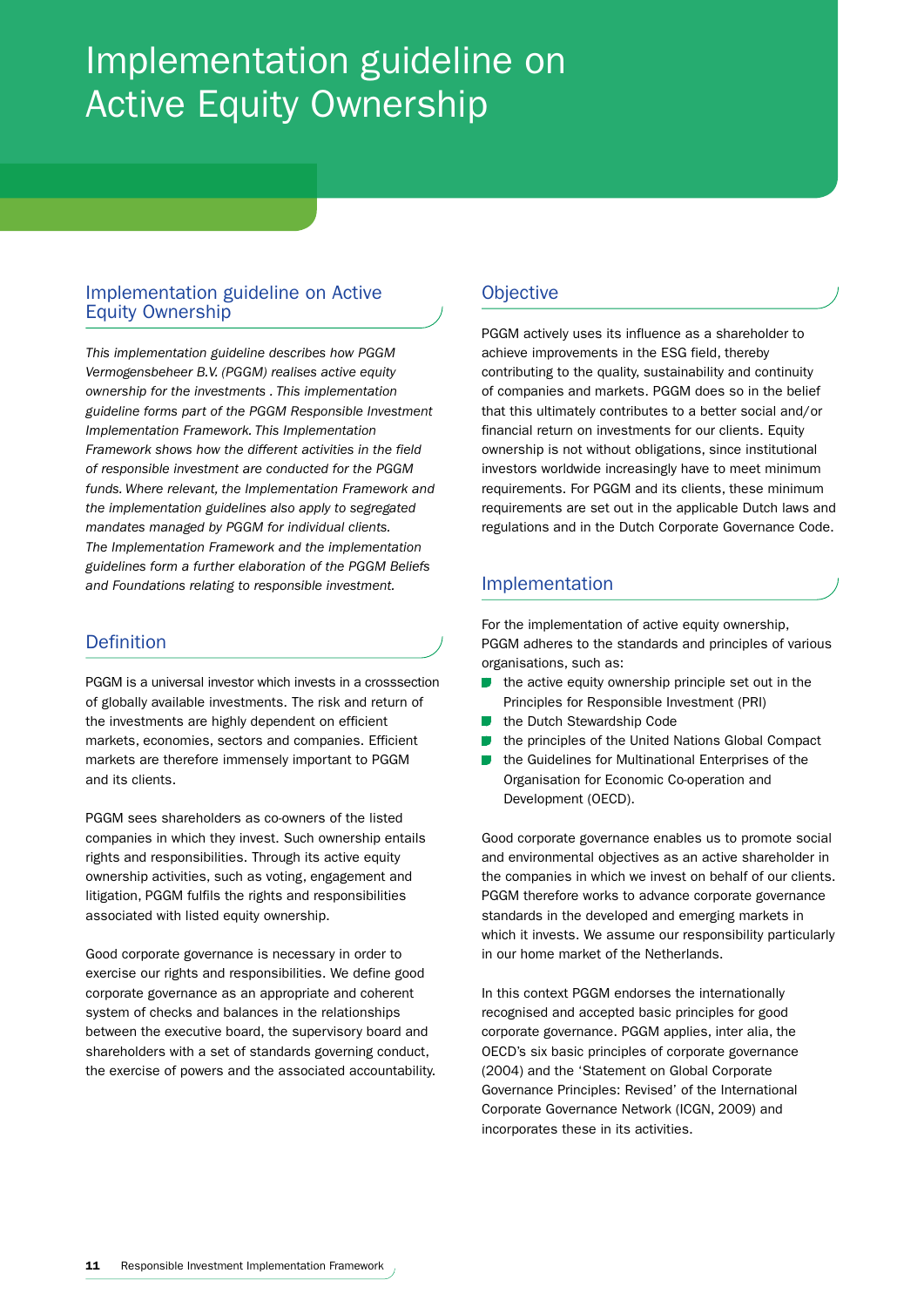The way in which PGGM concretely realises active equity ownership is described in more detail in the implementation guidelines on:

- **Voting**
- $\overline{\phantom{a}}$ Engagement
- Shareholder litigation

# Accountability

PGGM reports quarterly and annually on activities in the field of active equity ownership. It reports quarterly to its clients on relevant developments. It also has a publicly accessible website on which it publishes its annual Integrated PGGM Investements report.. These reports provide as much information as possible on the results achieved, having regard to the confidential nature of our activities.

We report in accordance with Dutch law. PGGM and its clients have a legal obligation to report on compliance with these principles and best practice provisions under the Dutch Corporate Governance Code, in accordance with the 'comply or explain' rule. The statement on the degree of compliance is published in the annual report and/or on the PGGM website.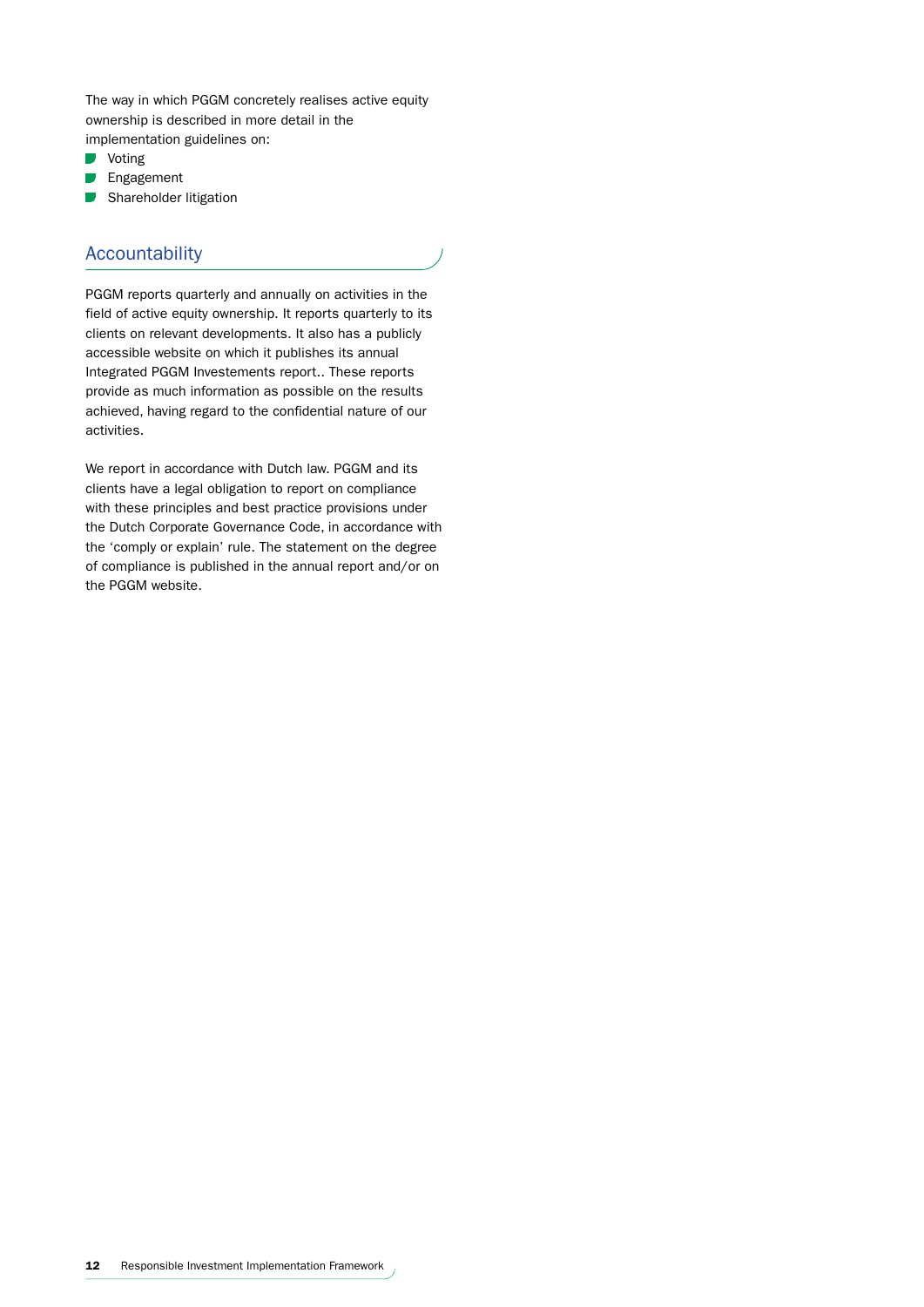# Implementation guideline on Voting

*This implementation guideline describes how PGGM Vermogensbeheer B.V. (PGGM Investments, hereinafter PGGM) conducts the voting activity in the framework of active equity ownership. It forms part of the PGGM Responsible Investment Implementation Framework. This framework specifies how the various responsible investment activities are conducted for the PGGM funds. The Implementation Framework and the implementation guidelines also apply – where relevant – to segregated mandates managed by PGGM for individual clients. The Implementation Framework and the implementation guidelines are a more detailed elaboration of the PGGM Beliefs and Foundations for Responsible Investment.*

# **Definition**

The right to vote at shareholder meetings of listed companies is one of the most important rights a shareholder has. Voting is an important means of influencing the way in which a company is managed.

A high attendance at shareholder meetings (through physical presence or proxy voting) brings stability in decision-making and prevents small groups of shareholders from taking control of the meeting due to the absence of other shareholders.

Exercising voting rights is no longer without obligations, particularly in the Dutch context. The Dutch Corporate Governance Code, for example, specifies that institutional investors must publish their voting policy and report on the casting of their votes.

# **Objective**

As an asset manager, PGGM acts as a representative of its clients. Our objective is to cast well- informed votes on behalf of our clients at all shareholder meetings. We believe well-informed voting is crucial for active equity ownership and are convinced that this contributes to the creation of shareholder value in both the short and long term.

In PGGM's case this means that ideally we will vote at every shareholder meeting and on all agenda items relating to every company in which we invest. This requires us to understand the relevant issues in a particular company, so that as an active shareholder we can vote in line with our Beliefs and Foundations for Responsible Investment.

The voting must also be practicable. To this end, tailormade voting guidelines (the 'PGGM Investments Global Voting Guidelines') have been formulated. These are updated annually and published on our website.

# Implementation

PGGM casts votes by:

- attendance at shareholder (particularly in the  $\sim$ Netherlands);
- issuing proxies to other shareholders who speak additionally on behalf of PGGM (in the Netherlands and other countries);
- proxy voting.

In view of the Dutch origins of PGGM and its clients, particular attention is devoted to attendance at meetings of holders of shares and depositary receipts of Dutch companies.

#### Voting process

Obtaining the necessary information to vote in a wellconsidered way, the associated costs, time or other practical limitations may mean that PGGM cannot reasonably fulfil its ambition of voting at all shareholder meetings.

In addition, the percentage of shares on which we can vote is influenced partly by any lending of shares. However, positions are never lent in full. In practice, except in blocking markets, we will vote on at least 10% of the shares of all investee companies. It should be noted in this regard that at all times PGGM can and will recall shares for voting purposes if it sees fit.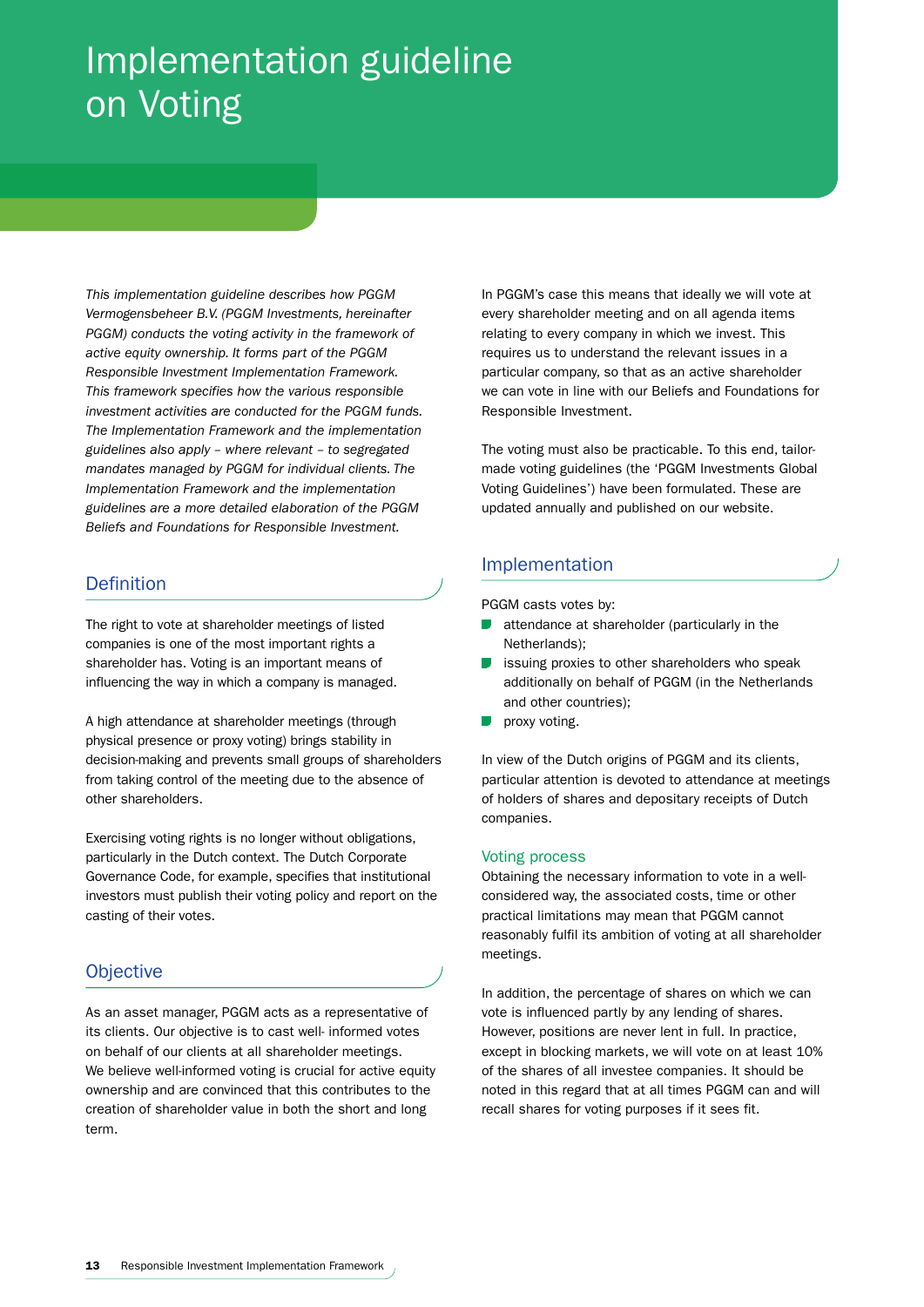PGGM uses specialist proxy advisory services when implementing its voting policy. PGGM receives voting advice based on its own voting guidelines. Shareholder resolutions relating to the environment, social factors and corporate governance are assessed in detail and voted on by internal specialists in various specialist areas. Internal or external portfolio managers are also involved where possible in the implementation of the voting policy. PGGM can also call on the regular voting advice of these proxy advisory services.

PGGM is also associated with various formal and informal groupings of institutional investors with a view to casting well-considered votes at shareholder meetings.

#### Submission of shareholder resolutions

In addition to the right to vote, shareholders in many countries also have the right to submit shareholder resolutions. These enable shareholders to draw attention to subjects and request other investors to express an opinion by voting at a shareholder meeting. Depending on the binding force of the resolution, this may lead to an obligation upon the company to implement the resolution.

PGGM takes a restrained approach to the submission of shareholder resolutions and in principle does not do so without prior dialogue with the company. However, if it is necessary to submit a shareholder resolution to achieve its purposes, or to alter the course of a company, PGGM makes use of its rights as a shareholder

#### Voting in relation to engagement

A voting instruction can be a reason to enter into a dialogue with a company. An engagement project can also be a trigger for issuing a particular voting instruction. In addition to voting, PGGM also aims to bring about a further improvement in the operation of the voting chain.

Among other things, we endeavour, for example through market engagement, to simplify the voting process, increase transparency in the chain and improve the auditability of the voting chain.

#### **Accountability**

PGGM reports quarterly and annually on its voting. It reports quarterly to its clients on relevant developments. It also has a publicly accessible website on which it publishes its Integrated PGGM Investment annual report.

The Annual Report gives a detailed account of the voting on the basis of practical examples, trends and themes. The website also provides a quarterly, quantitative overview of the voting. In addition, PGGM has a publicly accessible website on which all its voting instructions can be viewed. The annually specified voting guidelines can also be found on the PGGM website.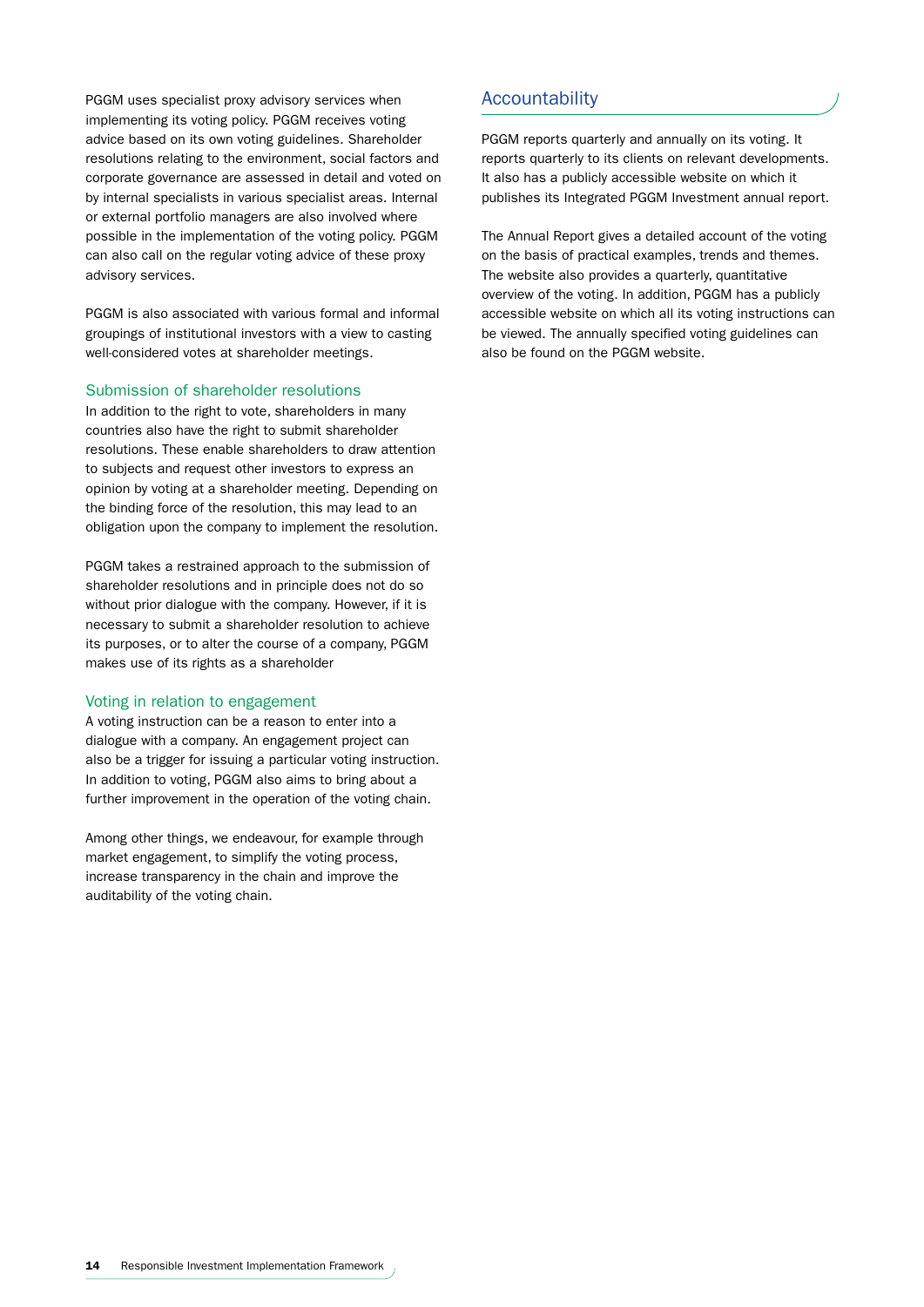# Implementation guideline on Engagement

*This implementation guideline describes how PGGM Vermogensbeheer B.V. (PGGM) applies the Engagement instrument. The implementation guideline is a further elaboration of the PFZW Engagement policy and also forms part of the PGGM Responsible Investment Implementation Framework. The implementation guideline discusses how Engagement is implemented by PGGM.*

# Definition of engagement

PFZW defines engagement as a constructive dialogue with companies in the investment portfolio or market parties on their policies or activities, in order to realise predefined improvements in the field of ESG. The envisaged result of engagement activities is a verifiable change, for example in the behaviour and/or the activities of a company or party with which a dialogue is conducted..

# Scope of engagement

The scope of this implementation guideline is engagement in PGGM priority areas and engagement in the event of incidents (in relation to a 'responsible basis'). The guides for engagement regarding incident are global standards such as global compact, the IMVB covenant and those resulting from the OECD guidelines for multinationals (OECD,  $2011$ <sup>8</sup>. The statutory obligations also apply.

Dialogues conducted by investment teams with the companies in which they actively invest fall outside the scope of this Implementation Guideline and are regarded as part of the regular portfolio management, unless they are conducted as part of an engagement programme. A decision to start an engagement process may nevertheless be based (partly) on materiality considerations.

PGGM makes a distinction between two types of engagement. Corporate engagement concerns the dialogue with individual companies. Here an effort is made to facilitate a desired behavioural change at the company in order to realise a broader sustainability objective. Market engagement is aimed at market parties, such as regulators, supervisory authorities, stock market entities and sectoral organisations. Here, PGGM exercises an influence on relevant laws and regulations or on the development and/or implementation of voluntary ESG standards. In this way, following successful engagement, the transparency of an entire market in which PGGM invests is improved or engagement reduces the risk or market risk or increases the comparability with other markets. With the subjects of 'governance' and 'human rights', in particular, realising PGGM's broader sustainability objective is sometimes achieved most effectively via market engagement. PGGM and its clients feel this obligation primarily for the home market of the Netherlands. PGGM is willing to take on a leading role in this regard. Research also shows that it is precisely in the home market that the chances of successful engagement are highest. Outside the home market, RI limits market engagement to a supporting role in alliances in the largest investment markets by acting as a 'co-lead' or coalition member.

### Assessment framework for implementation

PGGM applies an assessment framework in order to determine how to meet the need to start engagement on the basis of policy. The following elements, arising from client policy, play a part in this consideration:

- 1. Rationale for engagement. This concerns the question of whether the objective of engagement is to meet the need for a "responsible basis" in the portfolio or whether it is being used in the interests of a better world;
- 2. Method of engagement. PGGM can enter into engagement both reactively and proactively;

Types of engagement

<sup>8</sup> For further development, see the Engagement policy of PFZW.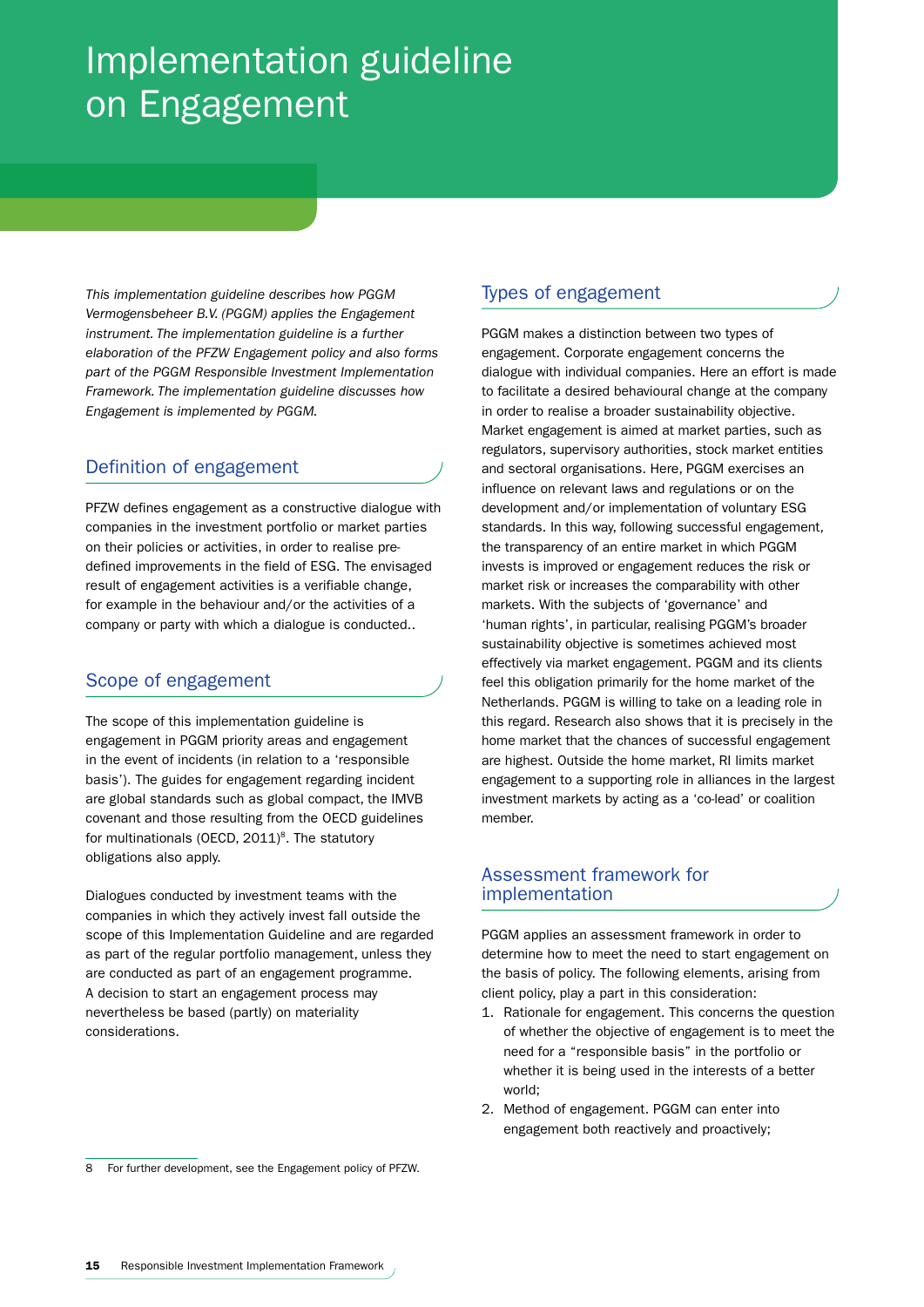3. Implementation method. PGGM can opt to outsource implementation to an engagement service provider or to enter into engagement alone or in cooperation with other parties.

#### Item 1.

The rationale for engagement is important in the preparation of an engagement programme. Here we make a distinction between engagement to prevent, mitigate and solve negative matters in the investment portfolio ('responsible basis') and strengthening the positive contribution to sustainable development goals (SDGs), which are a priority area ('sustainable world').

With regard to reactive engagement, the companies for which engagement is desirable are determined together with clients on the basis of screening in accordance with the OECD standards (incorporated in the IMVB covenant). The following elements play a role in the consideration of this:

- **CO** The probability and seriousness of the negative impact;
- The size of the company in the portfolio;
- The contribution of the company to the priority areas of the clients.

#### Item 2.

On the basis of the considerations referred to in Item 1, a choice is made for a reactive or a proactive engagement approach. With a reactive approach, PGGM will monitor whether an incident or risk of an incident is present, in order to respond to this. An exceptional situation here is a case in which, although no high risk is detected through screening, an incident nevertheless occurs.

PGGM keeps a further limited engagement capacity available in order to start up additional engagement for this purpose. Reasons could include e.g. (i) media attention, (ii) an NGO campaign (iii) information from a peer or from the network (or a request), (iv) developments at companies themselves, such as an unexpected controversial meeting of shareholders.

#### Item 3.

PGGM has an RI team to set up and monitor the implementation of engagement and to report on this. RI determines the most appropriate way to start engagement, as laid down in the policy, on the basis of an assessment framework. This may mean that PGGM 'buys in' engagement on the basis of an engagement provider, works with other parties in a coalition or designs the



Figure 4: Assessment framework for implementation of engagement \* HR stands for Human Rights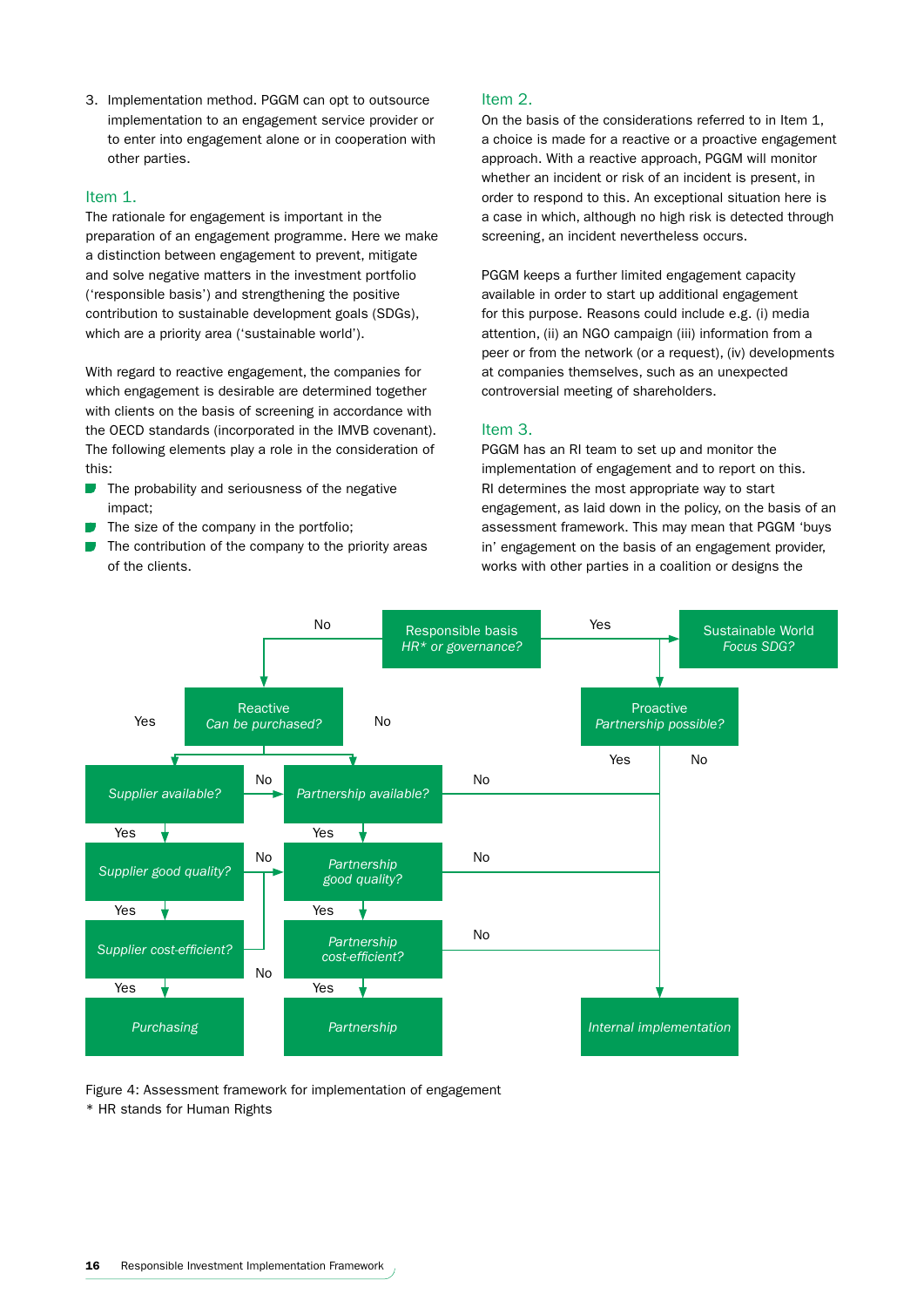engagement internally<sup>9</sup>. The possibility of joining forces in order to improve the chances of the success of engagement is an important factor in the choice. In the internal design of the engagement, depending on the nature of the engagement and the company to which it relates, either the RI department or an investment team may realise the engagement, depending on the existing contacts with the company. In the assessment, the effectiveness of the form to be chosen takes priority.

The assessment framework is shown in diagram form in the Figure below. The point of departure is the reason for entering into engagement arising from the engagement policy.

### Engagement structure

On the basis of the client's engagement policy, PGGM draws up an engagement programme in accordance with the above Figure (the next step in the process). This is drawn up annually and is submitted to clients for approval prior to implementation. An engagement programme describes how engagement will contribute towards the theme. The companies or market parties with which a dialogue will be conducted are outlined here, as well as the subjects of this dialogue and how long it will last.

An engagement programme consists of engagement processes. An engagement process is the dialogue with one individual company or market party. At the level of a single entity, PGGM draws up an action plan that fits with the broader engagement programme. PGGM develops the following for each engagement process:

- $\blacksquare$  How engagement with the company/market party contributes towards the objectives of the engagement programme within which it fits;
- $\blacksquare$  The engagement strategy;
- $\blacksquare$  The time lines of the process;
- **Milestones in order to be able to assess short-term** progress;
- $\blacksquare$  The estimated weight of the engagement programme and process (high, medium or low) on the basis of the resources deployed for the dialogue and the seriousness of the problem.

Depending on the weight of the engagement process, a choice can be made for how a dialogue will be conducted with the relevant company or market party in order to realise the objectives of the engagement. PGGM develops the most effective engagement route and draws up and engagement chart in which the progress is monitored. In the absence of the required results, PGGM may opt to intensify the engagement through additional alliances or through the deployment of other instruments, such as voting. Other escalation possibilities are discussed with the clients.

### Monitoring, Verantwoording en Rapportage

PGGM monitors the progress of engagement processes performed by recording these in the Engagement Data Base (EDB). Engagement specialists record the following in this database:

- The start-up of new engagement processes;
- The companies/market parties with which engagement has taken place;
- $\blacksquare$  The type of engagement per company/market party;
- For engagement regarding priority areas: the relevant priority areas for each company/market party;
- $\blacksquare$  For engagement regarding incidents: the incident that has taken place;
- $\blacksquare$  The engagement objectives per company/market party
- The dialogue that PGGM has conducted with the company/market party:
- Reports on verbal or telephone communications;  $\mathcal{L}(\mathcal{A})$
- Written communications.
- The progress of the engagement per company/market party;
- The termination of engagement processes;
- On the termination of an engagement process:  $\sim 10$ the results realised.

PGGM draws up quarterly reports on the progress of engagement activities, including the processes that have been completed via an external service provider. These reports are sent to the clients. On the basis of the reports, PGGM evaluates together with clients whether intensification, discontinuation or deployment of additional instruments are necessary.

PGGM also provides for external reports relating to the engagement activities. The (annual) reports and the website are used for this purpose. The objective of this is to provide an insight into progress and results.

<sup>9</sup> Note: this does not alter the fact that cooperation can be sought during the process in order to share resources or increase the chances of success.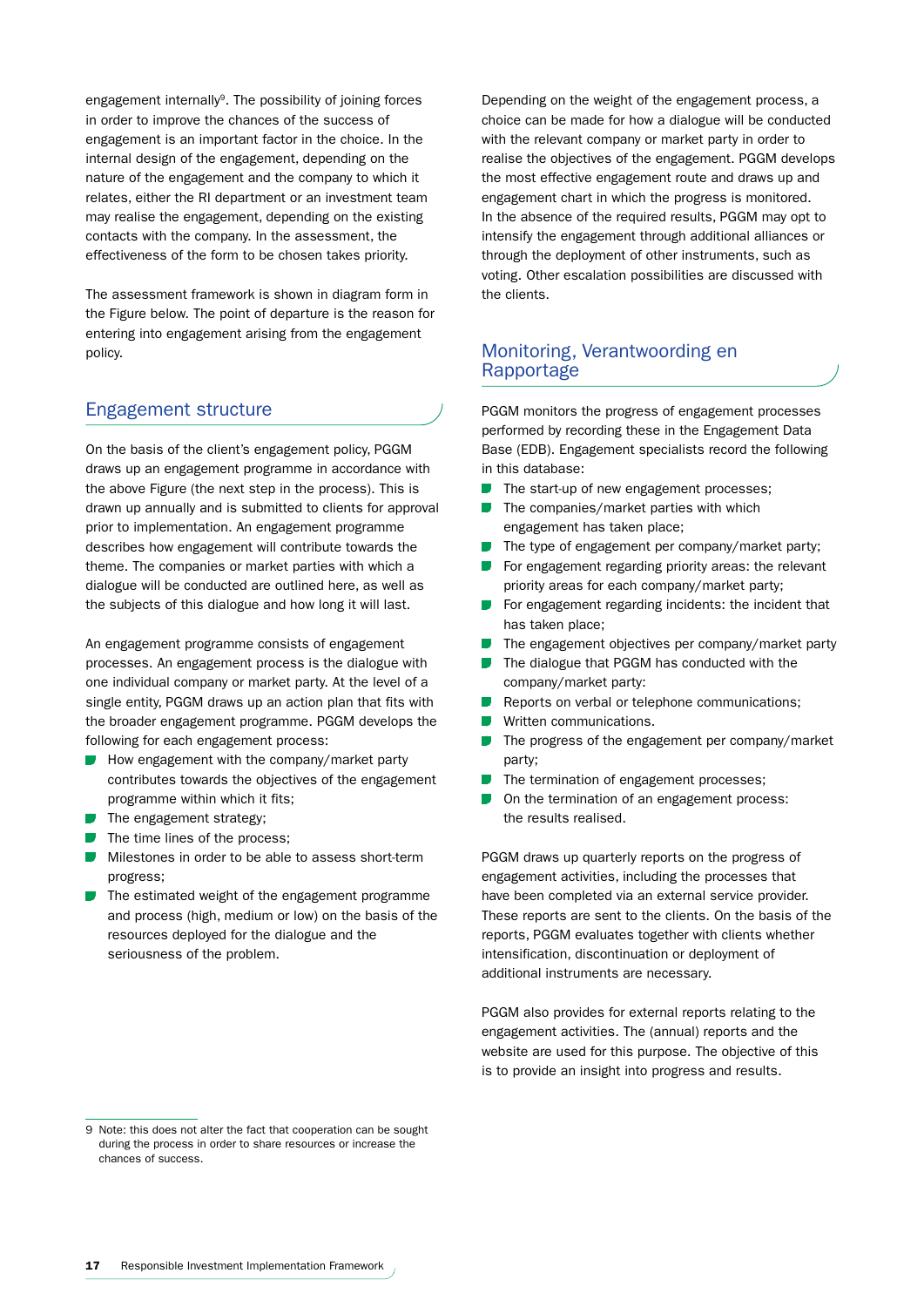At the end of the engagement programmes and processes, PGGM determines whether the engagement programme had the required result. PGGM makes a distinction here between successful and unsuccessful engagement. Depending on the assessment, PGGM will advise on whether engagement should be renewed or extended in relation to a sub-theme, or whether engagement on the sub-theme has been completed and the resources can be allocated to another theme. If it has already become apparent that the engagement programme has not been successful or has not achieved sufficient results, PGGM may decide to halt the engagement for the time being and to devote other resources to realising the objective.

If an engagement process has not led to sufficient improvement, discontinuation of investment in the company concerned may be considered. A risk-return assessment will always be made here, as well as an assessment for the consequences for stakeholders.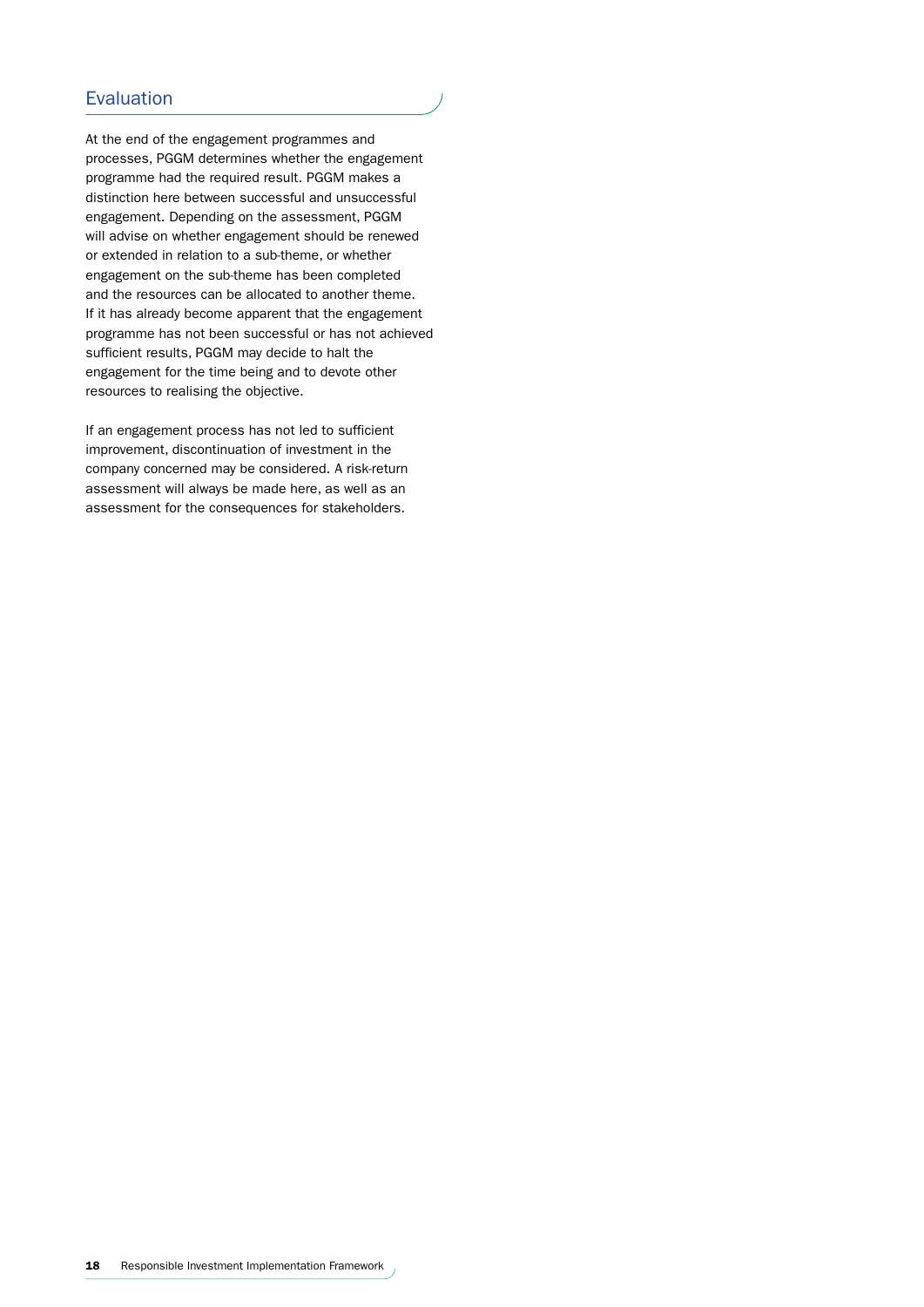# Implementation guideline on Shareholder litigation

*This implementation guideline describes how PGGM Vermogensbeheer B.V. (PGGM Investments, hereinafter PGGM) conducts shareholder litigation. It forms part of the PGGM Responsible Investment Implementation Framework. This guideline specifies how the various responsible investment activities are conducted for the PGGM funds. The Implementation Framework and the implementation guidelines also apply – where relevant – to segregated mandates managed by PGGM for individual clients. The Implementation Framework and the implementation guidelines are a more detailed elaboration of the PGGM Beliefs and Foundations for Responsible Investment.*

# **Definition**

PGGM defines shareholder litigation in this context as the conduct of legal proceedings as a shareholder in listed and unlisted companies in which PGGM invests on behalf of its clients, which qualify on the basis of one or more of the objectives below.

# **Objectives**

PGGM has the following objectives for the conduct of litigation:

- **Financial proceeds to limit damage: Financial** proceeds to limit damages: Recovering for and on behalf of PGGM's clients investment losses resulting from fraud, corruption, embezzlement or other forms of misconduct by listed companies.
- Contribution to the risk-return profile: : Where possible, improving the corporate governance of the company concerned in order to remain invested as a shareholder with a long-term outlook.
- Prevention: Setting standards to prevent undesirable behaviour (fraud, corruption, deception etc.).

# Implementation

#### Monitoring

PGGM adopts a proactive approach by arranging investigations into the legal merits of events which have caused damage to clients through misconduct by listed companies and obtaining ensuing compensation.

PGGM has established internal systems to monitor the possible conduct of proceedings worldwide in the interests of its clients. PGGM investigates those possibilities and provides its clients with reasoned advice on whether, and if so how, to take part in such proceedings.

PGGM obtains information to monitor cases of relevance to shareholder litigation through its service provider, from its own network of institutional investors, external law firms and its own research, based partly on public sources.

#### Advice

PGGM takes account of the following factors, among others, in its research into possible litigation:

- Does the case meet one or more of the objectives  $\sim 10$ of active equity ownership requiring an active role?
- What is the extent of the losses/damage suffered? **The Contract**
- Feasibility: how likely is the case to succeed?
- What is the expected financial and  $-$  if possible – corporate governance benefit?
- What are the risks associated with the proceedings: a) legal, b) financial, c) procedural, d) reputation and e) image?
- Does the country in which the proceedings are  $\sim 10$ conducted have a 'class action regime' or is there some other favourable legal climate for deceived investors?
- $\blacksquare$  Is there scope for co-operation with other investors, and if so, how is that co-operation arranged?
- Does PGGM wish to assume a leading, strategic role in proceedings, or can PGGM confine itself to participating in a case in which other investors take on that role?
- What efforts can be expected on the part of PGGM (witness hearings, disclosure of files with underlying documentation etc.)?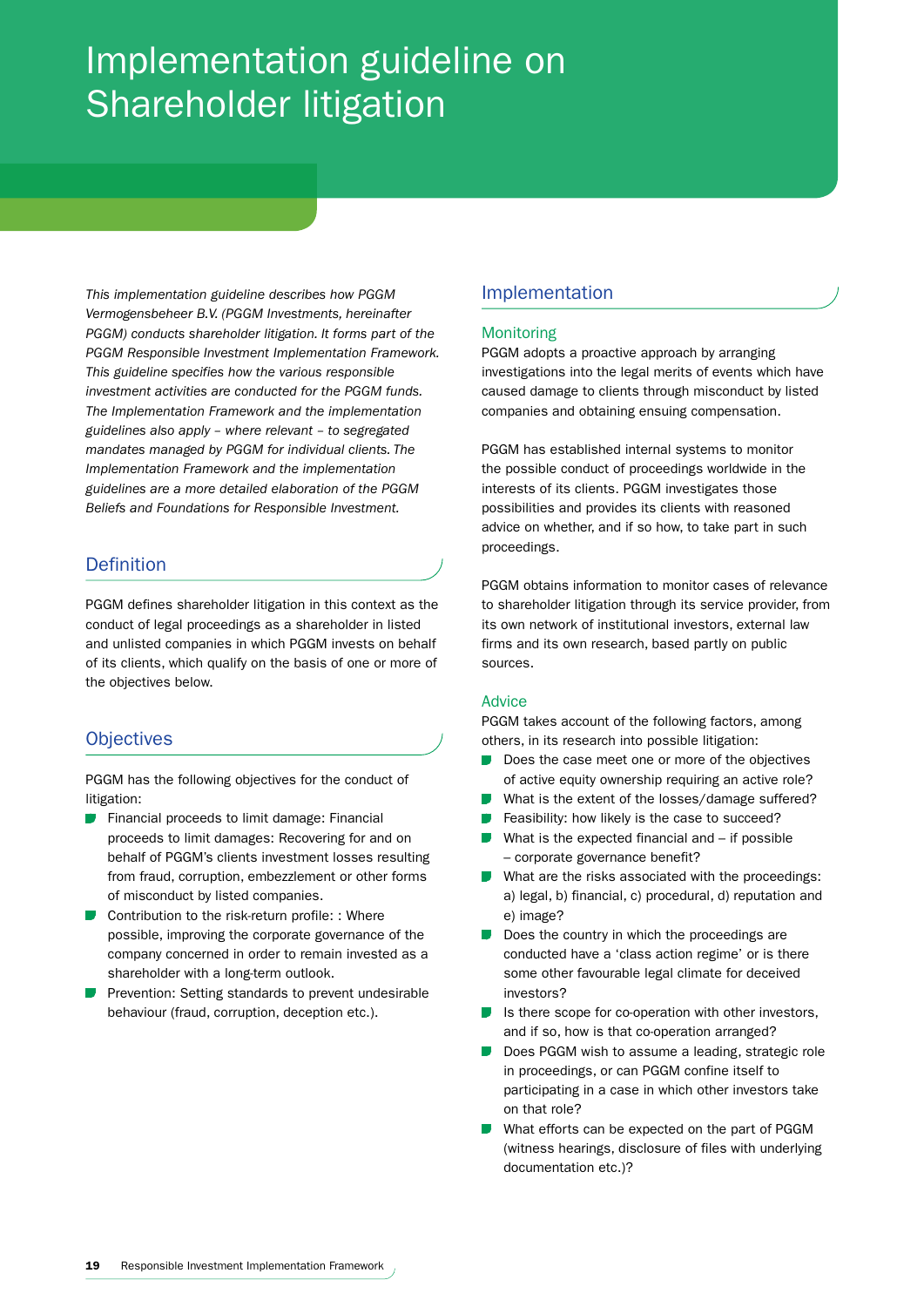- What are the financing arrangements?
- What is the expected completion time for the proceedings?
- Does the pursuit of the case contribute to thought leadership among PGGM's clients and/or does it set a trend or standard with regard to the type of conduct we wish to see or the prevention of undesirable conduct?

#### Other relevant developments Decision-making

PGGM considers it important to take an informed decision on whether or not to participate in PGGM believes it is crucial that an informed decision can be taken on whether or not to participate in possible proceedings. It is therefore important, partly in the light of our clients' fiduciary obligations, to identify proper grounds and justify certain decisions on whether or not to litigate. PGGM seeks to take account of all factors as far as possible in the advice it provides for its clients. Where possible, PGGM applies the following preferences:

- $\blacksquare$  High estimate of legal feasibility (litigation probability  $\geq$  50), unless the case serves to test the principles and no substantial reputation risk is expected
- **Financing based solely on 'no cure no pay' models in** which the financing risk for PGGM and its clients remains limited to the time expended, with no out-of-pocket expenses being borne, even in the event of an order to pay costs if the case is lost
- $\blacksquare$  Litigation in tried and tested iurisdictions having a form of class action regime
- $\Box$  Co-operation with other major like-minded institutional investors who also pursue objectives other than the limitation of financial losses (social prospects)
- $\Box$  Only cases in which there is an appropriate decision and control model enabling PGGM to direct and assert its interests sufficiently in the outcome of the case, for example by establishing claim vehicles in which PGGM has a seat on the board

If and to the extent that the research phase leads to a positive recommendation to litigate in a particular case, the proposal is handled in accordance with the decisionmaking process below.

#### Passive shareholder litigation

A clear distinction must be drawn between what we term 'active' and 'passive' shareholder litigation. By passive shareholder litigation we mean conducting an appropriate administrative process to collect full or proportionate financial damages accruing to PGGM's clients from settlements in group actions and/or administrative penalties imposed by regulatory bodies. This 'proof of claim' process is largely administrative and has been outsourced to an external service provider.

#### Engagement in relation to shareholder litigation

In the framework of shareholder litigation PGGM also undertakes activities in the field of market engagement. In both the US and Europe, efforts are made in dialogue with legislators and regulators to ensure appropriate legal protection for investors in those jurisdictions in which damage is suffered through the actions of PGGM's listed investee companies. The main aim of these engagement activities is to guarantee and secure adequate access to the courts by establishing effective and efficient systems of individual or group actions for investors.

### Accountability

PGGM reports quarterly and annually on its shareholder litigation activities. It reports quarterly to its clients on relevant developments. It also has a publicly accessible website on which it publishes its Annual Integrated PGGM Investments report.

These reports include details of the proceeds of active and passive legal proceedings and relevant developments in current and/or notable cases.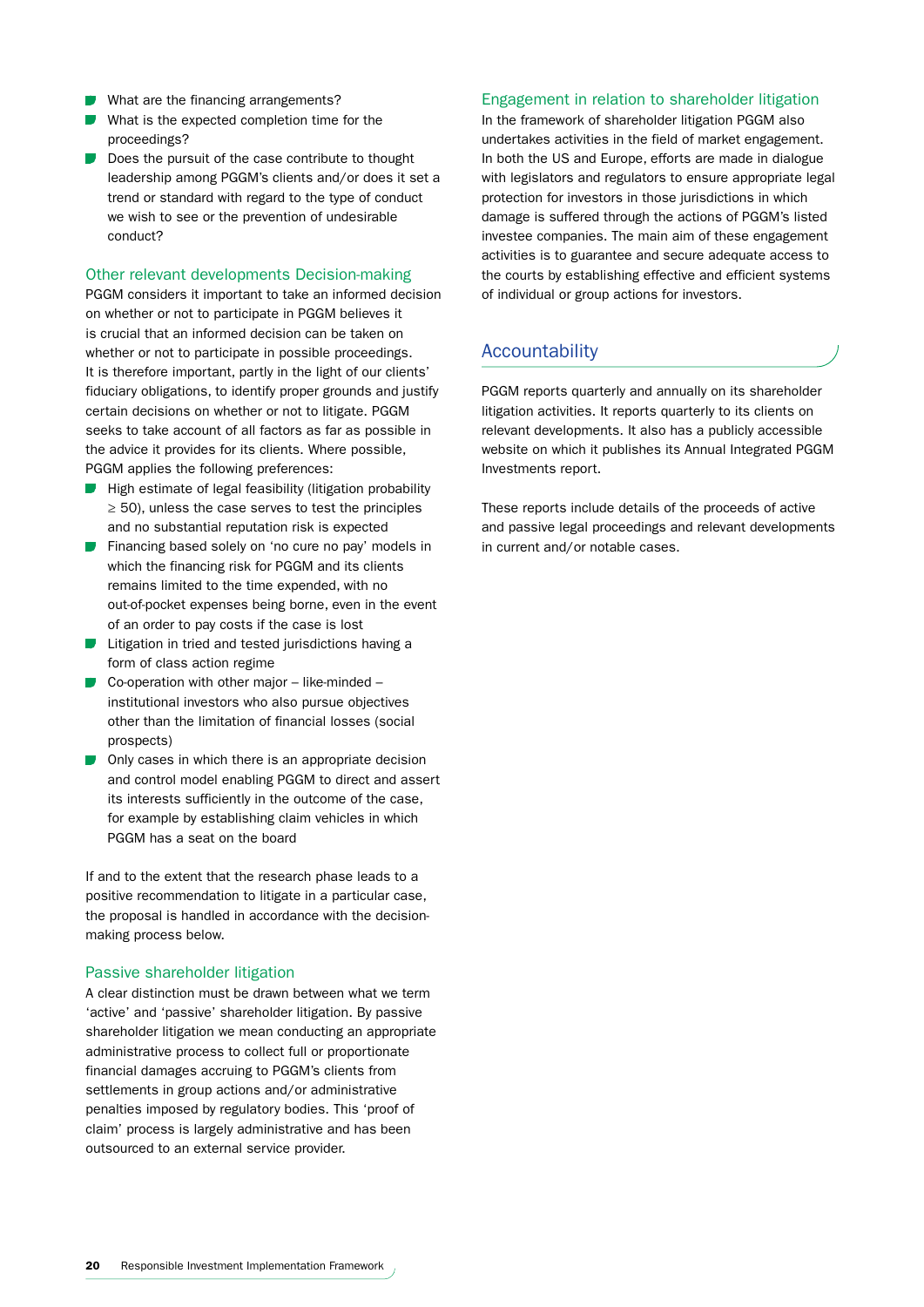# Implementaton guideline on Exclusions and non-investment

*This implementation guideline describes how PGGM Vermogensbeheer B.V. (PGGM Investments, hereinafter PGGM) handles exclusions of investments. It forms part of the PGGM Responsible Investment Implementation Framework. This framework specifies how the various responsible investment activities are conducted for the PGGM funds. The Implementation Framework and the implementation guidelines also apply to segregated mandates managed by PGGM for individual clients. The Implementation Framework and the implementation guidelines are a more detailed elaboration of the PGGM Beliefs and Foundations for Responsible Investment.*

# **Definition**

For PGGM, non-inclusion of investments in the portfolio consists of two elements:

- 1. Immediate exclusion (including product exclusion): This concerns the exclusion of entities involved in the production of or trading in products which are inconsistent with the identity of PGGM and its clients. This concerns both statutory exclusions and selected exclusions.
- 1. Exclusion after engagement:

This involves a critical assessment of the behaviour and activities of the entities in which investments are made on behalf of clients, the pursuit of change if such behaviour or activities undermine a sustainable world and the termination of an investment if that change fails to materialise.

# **Objective**

By excluding companies on the basis of the above elements, PGGM seeks to prevent PGGM-managed investments contributing financially to practices incompatible with the standards and values of PGGM, its clients and their beneficiaries. The PGGM Beliefs and Foundations for Responsible Investment specify a strict minimum standard in this regard.

# Implementation

This exclusion guideline applies to all PGGM funds and public and private segregated mandates managed by PGGM for individual clients. In the advice PGGM gives to clients on direct investment in external funds or mandates, PGGM also takes these exclusions into account. The actual implementation by a client may differ – within the framework of what PGGM considers to be an appropriate client – from PGGM's own implementation.

### 1. Immediate exclusion (including product exclusion)

In a number of cases, PGGM will carry out 'immediate exclusion', without first seeking to bring about a change in the companies concerned. This applies to the following categories:

#### Controversial weapons

PGGM excludes companies from investment if they are involved in the production of and/or trading in weapons whose use leads to a violation of fundamental human rights. PGGM focuses in this regard on controversial weapons. These are weapons whose large-scale use causes actual or potential suffering and which are aimed at civilians or result particularly in civilian casualties.

Proportionality plays an important role; the military advantage must be weighed against the possible humanitarian consequences and the nature of the intended purpose of the deployment of such a weapon. An important factor is whether the weapon primarily causes military damage and/or casualties or primarily affects the civilian population.

PGGM excludes companies from investments if they are involved in the production of and/or trading in six types of weapons in the following categories:

- 1. Weapons of mass destruction:
- a) nuclear weapons
- b) chemical weapons
- c) biological weapons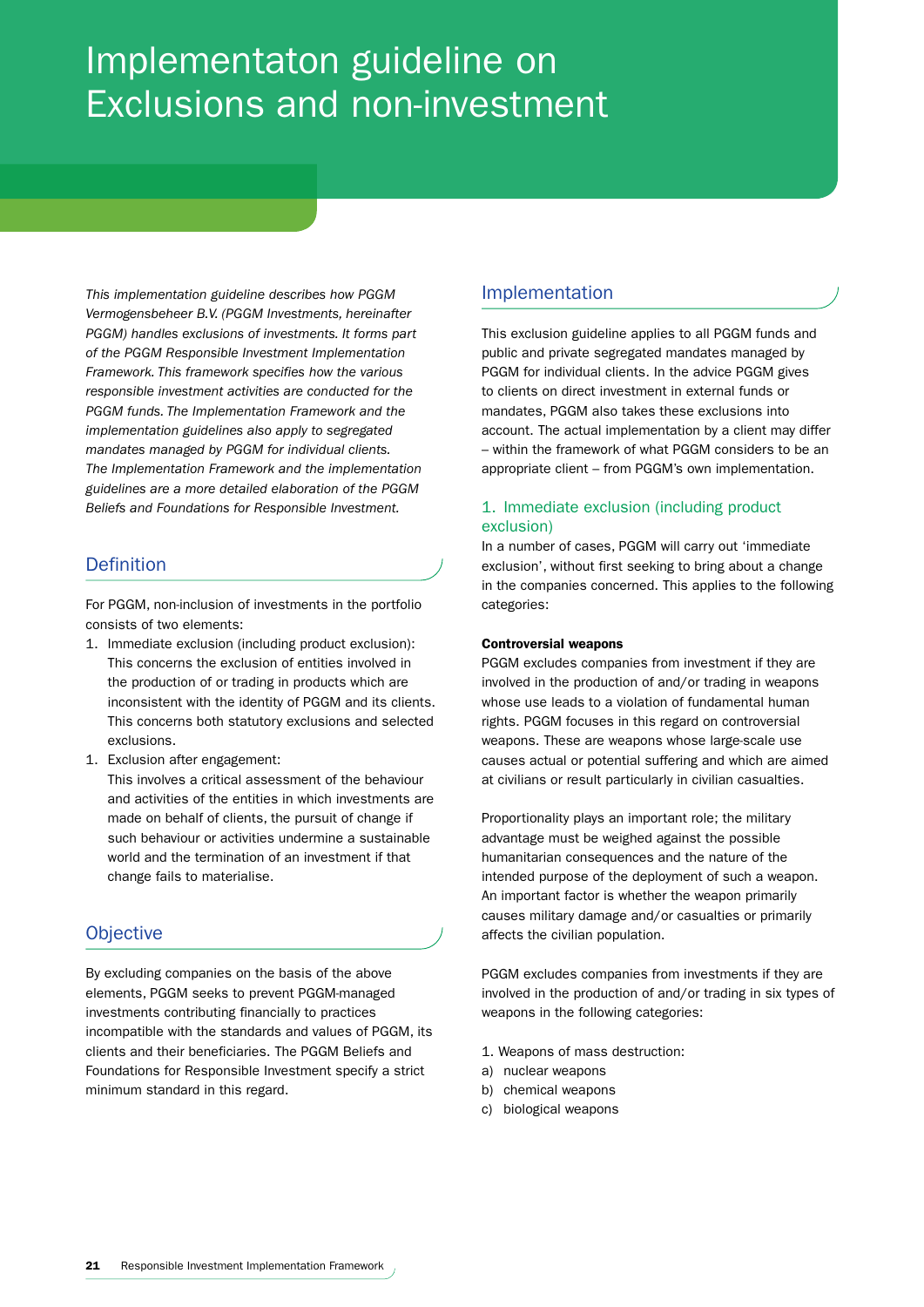- 2. Weapons with a considerable risk of casualties (including among civilians) during and/or after military conflict
- a) anti-personnel mines
- b) cluster bombs
- c) munitions with depleted uranium

Involvement is defined as production or supply of one or more types of the above weapons as the end-product, or supply of essential and/or custom-made semimanufactures for one or more of the above weapon types. Companies are also excluded if they provide services for the maintenance and development of nuclear weaponsFinally, companies are excluded if they have a de facto or practical controlling interest in a subsidiary or joint venture which is substantially involved in the production of or trading in these weapons. Details of the weapon types and the engagement practised for each type are provided in the appendix

#### Other product categories

If the participants in the PGGM funds jointly agree on additional exclusion criteria, PGGM will generally apply these to all relevant PGGM funds. In 2013 it was decided to exclude tobacco companies from investments in the PGGM funds. In concrete terms this means that companies engaged in the production of tobacco and/or tobacco products (such as cigarettes, cigars, chewing tobacco, etc.) have been excluded. In 2020, a decision was made to add coal and tar sand companies to these companies.

If the participants reach no agreement on additional exclusion criteria, PGGM will endeavour at the request of individual clients to establish segregated mandates to which additional criteria are applied. Clients can opt to apply these exclusion criteria additionally to external mandates or funds in which investment takes place directly.

#### Government bonds

The particular characteristic of government bonds is that the issuers are sovereign. This makes it almost impossible in the first instance to seek to bring about a change of behaviour. Government bonds of the selected countries are therefore excluded immediately.

PGGM does not invest in bonds (including inflation-linked government bonds and other debt securities – without a predefined purpose – of central government and local authorities) issued by states on which sanctions have been imposed by the UN Security Council and/or the European Union, if these are targeted at the country itself or the incumbent government and concern a weapons embargo or relate to a situation of gross and systematic violation of human rights, or if there is possible deployment of controversial weapons.

#### 2. Non investing based on behaviorPGGM

PGGM acts as an active owner on behalf of its clients. As an active owner, we do this by focusing in the first instance on behavioural change if the behaviour or activities of entities in which we invest undermine a sustainable, durable world. If the seriousness of the undermining is very great and/or no change is forthcoming, PGGM may decide to end an investment until behavioural changes are implemented to remedy or end the breach. To assess this, PGGM carries out due diligence based on the principles of the UN Global Compact and the OECD Guidelines. PGGM Investments uses an external provider for this purpose.

Based on this information, clients themselves can also decide to a company to their exclusions list. The participants' meeting can then advise on the application of the exclusion to the PGGM funds. Within PGGM the Investment Committee takes the final decision on exclusion. If necessary, advice can also be obtained from the Advisory Board Responsible Investment.

### Additions at the request of clients

If clients wish to apply an even stricter minimum standard for their investments, PGGM will facilitate its implementation, subject to the approval of the PGGM Investment Committee if this involves PGGM funds.

#### Application

This guideline is implemented by PGGM. The application method differs in each investment category and depends on the practical possibilities, for example on whether or not it is legally enforceable and can be implemented at reasonable cost. We always seek the most effective application method. To this end we distinguish two approaches:

a. PGGM translates the criteria into lists of excluded listed or unlisted companies and government bonds which are applied by portfolio managers. This primarily concerns public investment categories.

Research into company compliance with the product and conduct criteria is conducted at least twice a year. Multiple sources are used to investigate companies: non-government organisations (NGOs), specialist data suppliers, media and the companies themselves. Research by our data suppliers yields a list of companies which meet the exclusion criteria according to these agencies and the applied methodology. PGGM itself carries out additional investigations into the companies on this list, partly by requesting feedback from the company concerned. This additional research provides the names of the candidates for the Exclusions List. It is then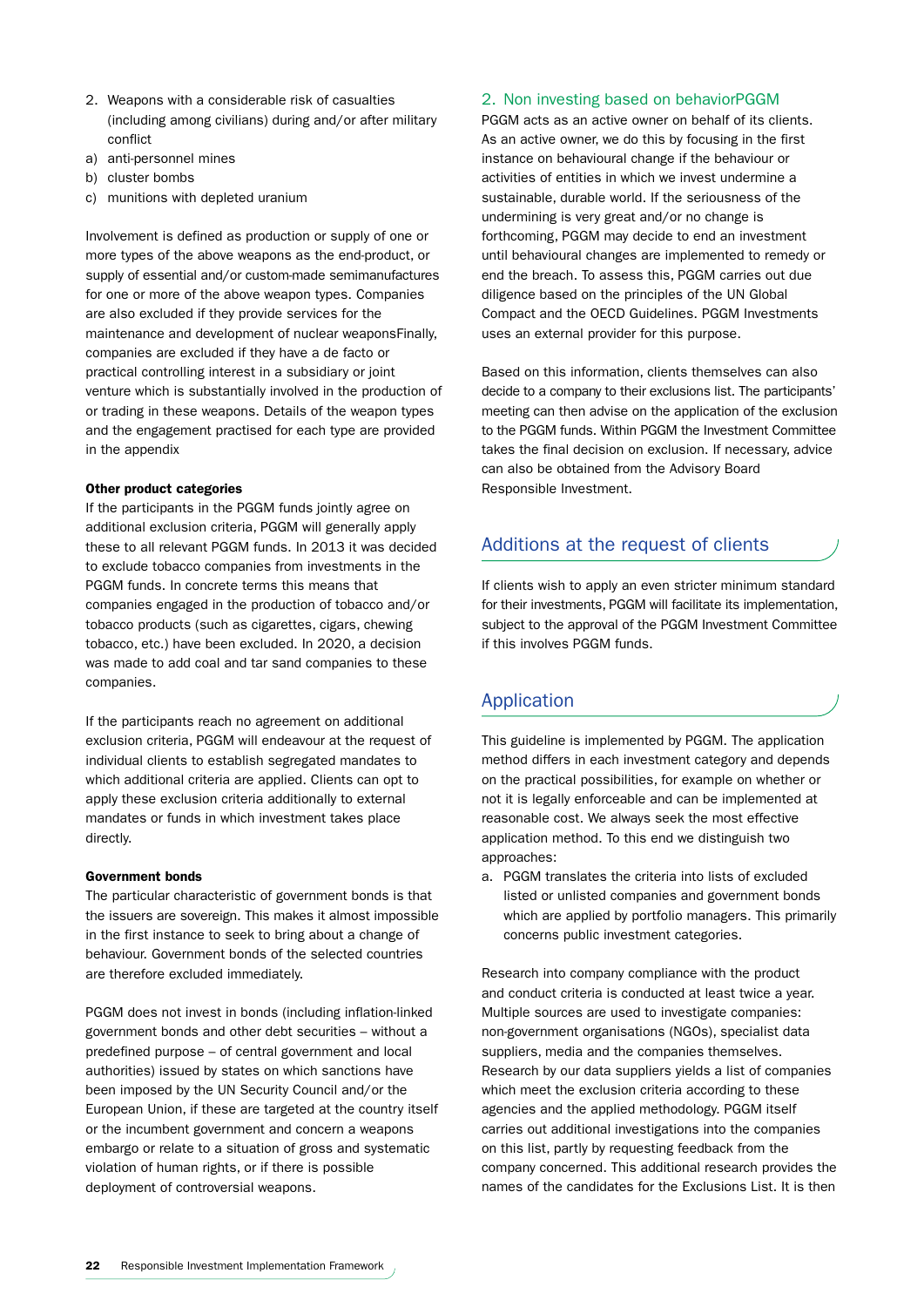determined whether engagement with these candidates could lead to concrete results or would be worthwhile, or whether immediate exclusion should take place. The list of possible candidates for exclusion will be presented to the clients if requested. Clients can then draft their own exclusion list and advice, through the participants meeting to adjust the PGGM exclusion list for the PGGM funds accordingly. Decisions on exclusion are taken by the Investment Committee. If necessary, advice can be obtained from the Advisory Board Responsible Investment.

b. Formal application of the criteria by portfolio managers in investment decisions. In the case of external managers implementing funds managed by PGGM and segregated mandates, the aim is to lay down the requirements in a contract. This primarily concerns private investment categories.

There is often little information available in the public domain on investable entities in these categories. Moreover, it is not always clear in advance which private companies or entities will be invested in over the duration of the mandate. Portfolio managers often have access to the best information. The most effective way to apply the exclusion policy in these categories is therefore to have the criteria applied by the portfolio managers and to make them responsible for preventing us investing in organisations which breach the criteria. This means entering into formal agreements with the external or internal manager and monitoring their correct application.

#### **Accountability**

PGGM reports quarterly and annually on its exclusions. It reports quarterly to its clients on relevant developments. It also has a publicly accessible website on which it publishes its Annual Integrated PGGM Investments report. PGGM also publishes the exclusion lists on its website.

# Appendix: Explanation of controversial weapons

A nuclear weapon is any device which can discharge nuclear energy in an uncontrolled way and which has a number of characteristics making it suitable for use as a weapon. Companies are involved when their activities include the production, development and sale of adapted high-grade components of the nuclear warhead, the rocket or the entire weapon and the maintenance and improvement of the weapon. It is defined in line with the UN Treaty for the Prohibition of Nuclear Weapons in Latin America and the Caribbean. The 1968 worldwide Treaty on the Non-Proliferation of Nuclear Weapons (NPT) contains no clear definition.

Chemical weapons are chemicals with characteristics intended to cause death or other harm through toxic characteristics and munitions designed to enable these chemicals to be used as weapons. They are defined in line with the UN Convention on the Prohibition of the Development, Production, Stockpiling and Use of Chemical Weapons and on their Destruction. Biological weapons are microbiological or biological materials in quantities not justified by peaceful use and munitions designed to enable these materials to be used as weapons. They are defined in line with the UN Convention on the Prohibition of the Development, Production and Stockpiling of Bacteriological (Biological) and Toxin Weapons and on their Destruction.

Anti-personnel mines are designed to explode as a result of proximity or contact with a person, with the aim of causing him or her death or injury. Such mines usually remain long after the end of a military conflict and consequently cause civilian casualties. Companies are involved when their activities include the production, development and sale of the end-product and of ignition mechanisms developed specially for these weapons. They are defined in line with the Ottawa Convention/UN Convention on the Prohibition of the Use, Stockpiling, Production and Transfer of Anti-Personnel Mines and on their Destruction.

A cluster munition is a conventional munition designed to disperse or release explosive submunitions, each weighing less than 20 kg. The submunition itself is part of the cluster munition. Companies are involved when their activities include the production, development and sale of the end product, but also of submunitions, specially adapted containers for such submunitions and ignition mechanisms specially developed for these weapons. It is defined in line with the Convention on Cluster Munitions: www.clusterconvention.org. Since 2013 the Netherlands has prohibited investment in cluster bombs. The investment ban applies to companies which produce, sell or distribute cluster munitions or crucial parts of such munitions. A financial company established in the Netherlands is not permitted to effect any transactions in, grant loans to or acquire non-freely negotiable interests in such companies.

Depleted uranium is used to make projectiles capable of penetrating armour, for example. The radioactive load remains active in an area long after the end of a military conflict and leads to civilian casualties, sometimes insidiously. Companies are involved when their activities include the production, development and sale of the end-product and of depleted uranium intended for use in munitions.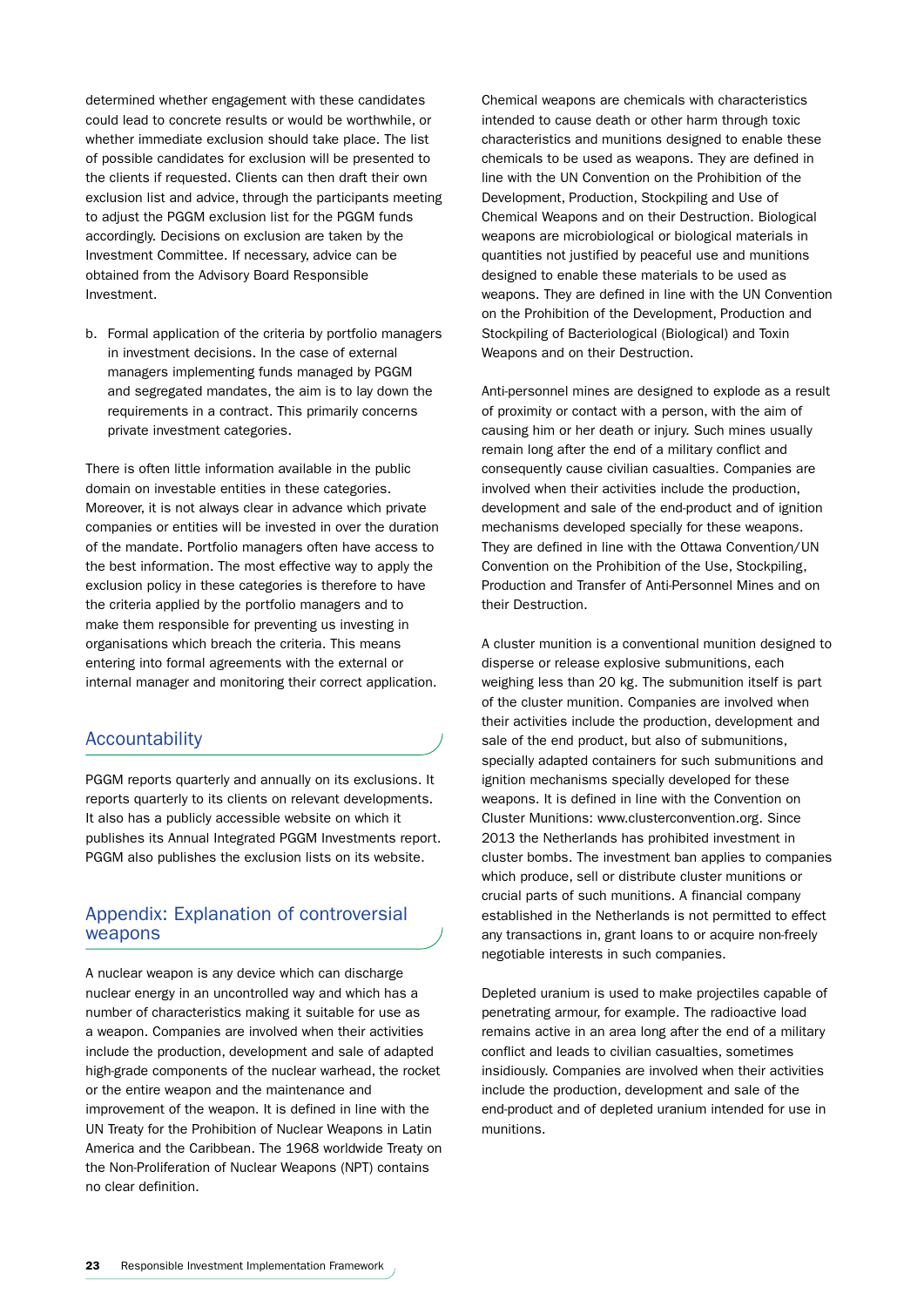# Implementation guideline on Classification and Allocation to Sustainable Development Invesmtents

*This implementation guideline describes how PGGM Vermogensbeheer B.V. (PGGM) realises the classification and allocation to the Sustainable Development Investments (SDI). This implementation guideline forms part of the PGGM Responsible Investment Implementation Framework. This Implementation Framework shows how the different activities in the field of responsible investment are realised for the PGGM funds. Where relevant, the Implementation Framework and the implementation guidelines apply to segregated mandates managed by PGGM for individual clients. The Implementation Framework and the implementation guidelines form a further elaboration of the PGGM Beliefs and Foundations relating to responsible investment.* 

# Definition

For SDIs), PGGM seeks investments for its clients which not only contribute financially to the return of the portfolio, but through which PGGM also intends to contribute to help solve socioeconomic or environmental issues. These are clearly defined investments in which the mandate or investment fulfils this definition. This is gauged in terms of the impact of the entire value chain of the underlying investment. ESG improvements in the processes may be part of the aim (e.g. by means of engagement), but they alone are not sufficient for an investment to qualify as a contribution to a sustainable development solution.

# **Objective**

These investments are aimed at making a positive contribution to the resolution of important sustainability issues, as contained in the 17 Sustainable Development Goals (SDGs). In doing so, these investments fulfill our clients' desire to contribute to a more sustainable world while creating financial returns. Examples include investments in clean technology, sustainable energy and investments which contribute to food security. PGGM will measure and monitor the expected social added value of these investments.

# Implementation

PGGM actively seeks opportunities to invest in SDIs on behalf of its clients. To this end we engage in the public debate, discuss matters with external managers of impact funds and products and develop new investment products (jointly with external parties) focused on creating social impact. At the inception of such an investment, it is determined which sustainability issue is being addressed, how material the contribution to the solution is and in what way the investment achieves it. On this basis PGGM draws up impact indicators. Where applicable these are co-ordinated with internal and external managers and co-operation takes place in order to report on this impact in subsequent years.

# Accountability

PGGM reports quarterly and annually on its investments in sustainable development solutions. It reports quarterly on the financial presentations of these investments to its clients. It reports to clients annually on the sustainability performances of these investments. PGGM also has a publicly accessible website on which it publishes its Annual integrated PGGM Investment Report. The report provides details of the social added value generated by these investments